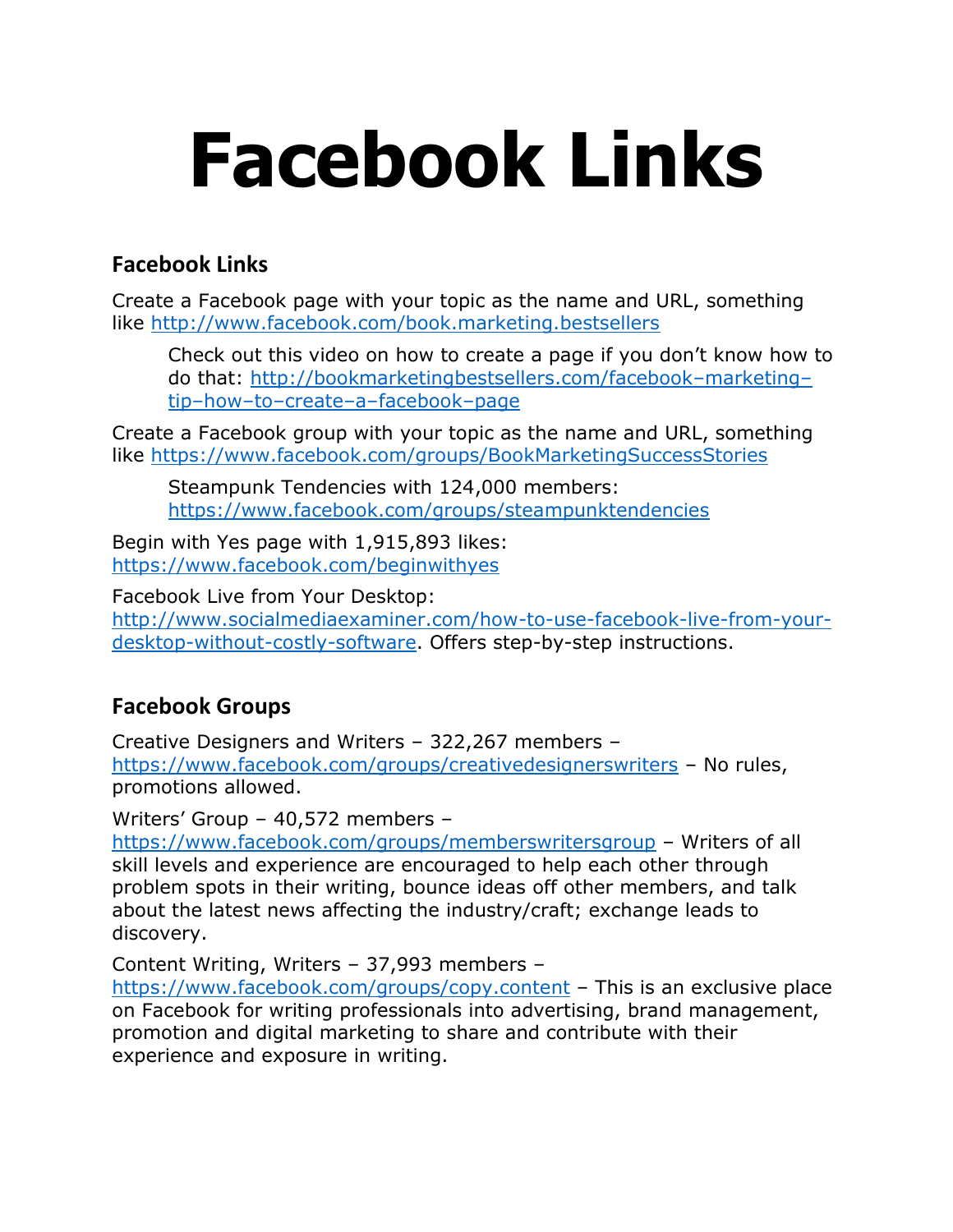Books, Books and More Books!!! – 35,192 members –

<https://www.facebook.com/groups/320356974732142> – Where authors and readers can post to help promote their books and giveaways.

#### English Writers – 33,823 members –

<https://www.facebook.com/groups/English.Writers> – Any post containing a link (and nothing else) will not be approved (when you post a link try to specify it to open in a new window so that it may not contain the user away from the Facebook page). So not send quotes. A member can advertise his own book.

Writers Unite! – 32,576 members –

<https://www.facebook.com/groups/145324212487752> – IF YOU HAVE A BOOK FOR SALE OR SERVICES TO OFFER (book cover, editing, etc.): we put up a bookstore on the pinned post that stays up from Friday morning until Monday morning. . . . IF YOU WANT TO POST A LINK TO: your blog/vlog, author's page, personal YouTube video, Facebook/Twitter page or anything of that ilk, post it in the comments of the pinned post from Monday through Thursday. Please remember, only one post per day for each link. You may post more than one link per day as long as it is not the same link. DO NOT POST LINKS IN THE REPLIES TO OTHER LINKS.

Book Promotion – 31,839 members –

<https://www.facebook.com/groups/BookPromotion> – The purpose of this group is to enable authors to promote their books, to readers of all tastes. What it is NOT for is the promotion and sale of anything other than books. If you post ads for anything else, you and your post will be removed – permanently. Author pages and other posts related to publishing and book business are permitted. (Operated by BestSeller Publishing; email: rebecca@bestsellerpublishing.org, Rebecca Grosch)

Authors – 30,575 members –

<https://www.facebook.com/groups/179494068820033> – Anything about writing. Stories, experiences, advice and tips. Any new books, promotions or book cover designs.

Books, Blogs, Readers & Writers – 29,409 members – <https://www.facebook.com/groups/1738820499716120> – We are here to have crazy book lovers, amazing literary bloggers, avid readers and passionate writers, all at one place. Feel free to share your works (Literature), your reading experience... anything and everything related to LITERATURE!

Online Book Publicity Group – 28,556 members – <https://www.facebook.com/groups/online.book.publicity> – Operated by Substance Books. But members can post about their books.

 $10 - 622,802$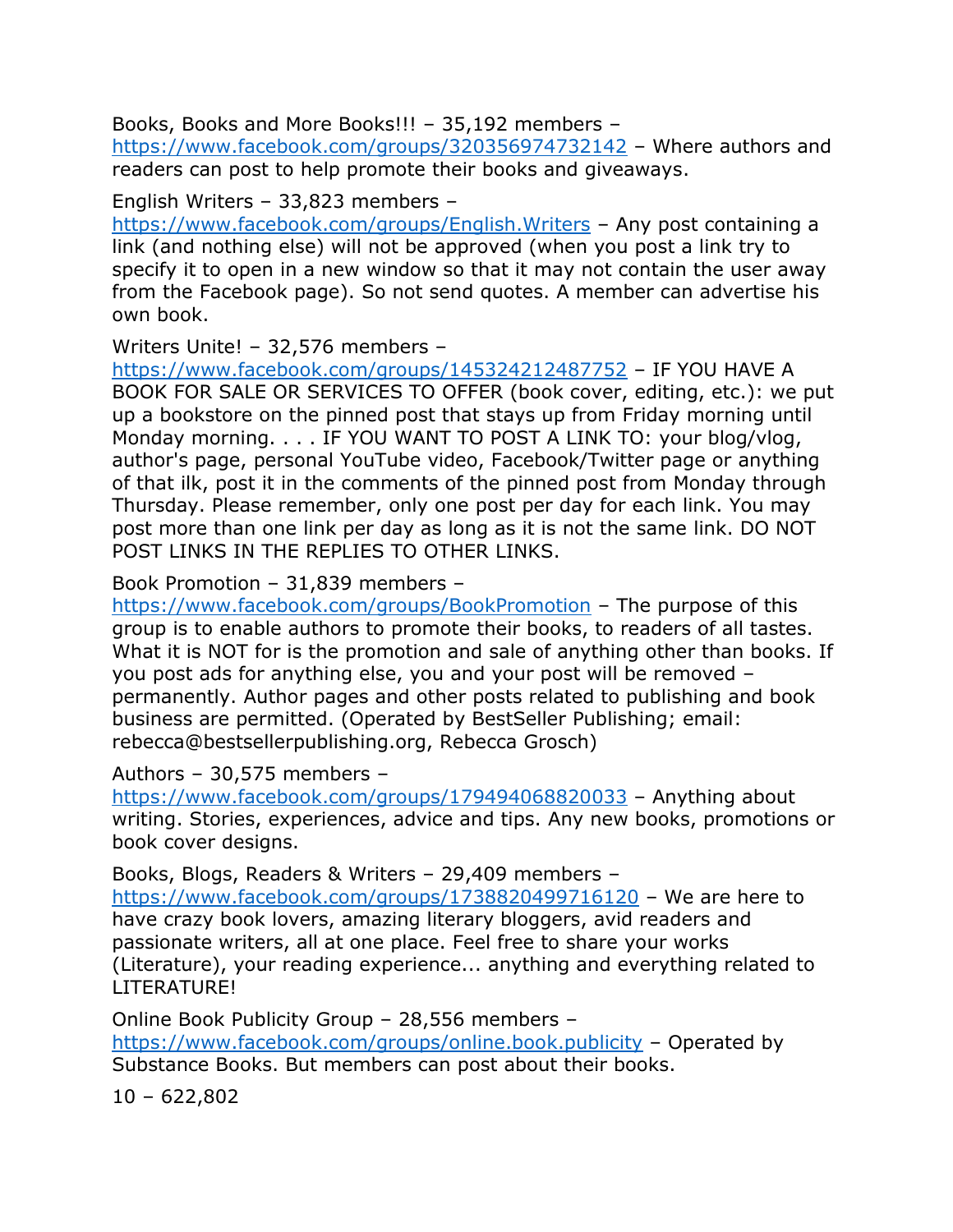Amazon Kindle Goodreads – 25,125 members –

<https://www.facebook.com/groups/kindle.goodreads> – This group is for people who own Amazon Kindle and want to share their recommendations for books they recent read and liked, or chat about their favorite authors etc.

Promote KDBook! Free! – 24,128 members –

<https://www.facebook.com/groups/promotekdbook> – Promote Your Kindle Book. Glad to have you with us. Wishing you every continued success.

Indie Author Book Promotion Page – 23,797 members – <https://www.facebook.com/groups/571135069563269> – Welcome to the open group for Indie Author book promotions. Share the links for author pages and books on your wall as well!

Freelance Writers – 23,561 members –

<https://www.facebook.com/groups/2351373470> – This group is for all the freelance writers out there. Please share experiences, works or job postings.

Authors and Book Lovers Discussion Group – 23,293 members – <https://www.facebook.com/groups/authorspostyourbooks> – This is a discussion group for authors and book lovers to chat about their favorite books. All Authors are welcome to promote here!

Kindle Publishers – 23,211 members –

<https://www.facebook.com/groups/512098985483106> – Kindle ebooks only. New members please do make an introductory post so we can all know who you are, what you do, where you are from, etc. Feel free to include contact information like website or email or facebook page links. I do allow, indeed I encourage, self–promotion, advertising links, even affiliate links, in most of my groups. If not, it is clearly stated in the pinned post (No second chances for those groups!), but those promotional posts, comments, or links must be on topic for the group. If it's relevant, feel free to share it, whether commercial or otherwise. If you post about the same book, theme, plugin, etc. more than once, do so only with reasonable frequency. Some groups have more traffic than others. Your book should not show up more than about once in 6 to 10 screens.

Book Reviews & Promotion – 22,232 members – <https://www.facebook.com/groups/148313988694907> – Post books, including those for sale (Sale Posts).

Authors, Reviewers, & Book Lovers – 22,142 members – <https://www.facebook.com/groups/BooksLuvers> – Post only things that are book related, this includes book reviews, book promos as well as author sites, blogs, and Facebook pages, etc.

Book Promotions – 21,961 members – <https://www.facebook.com/groups/623206594363552> – This group is for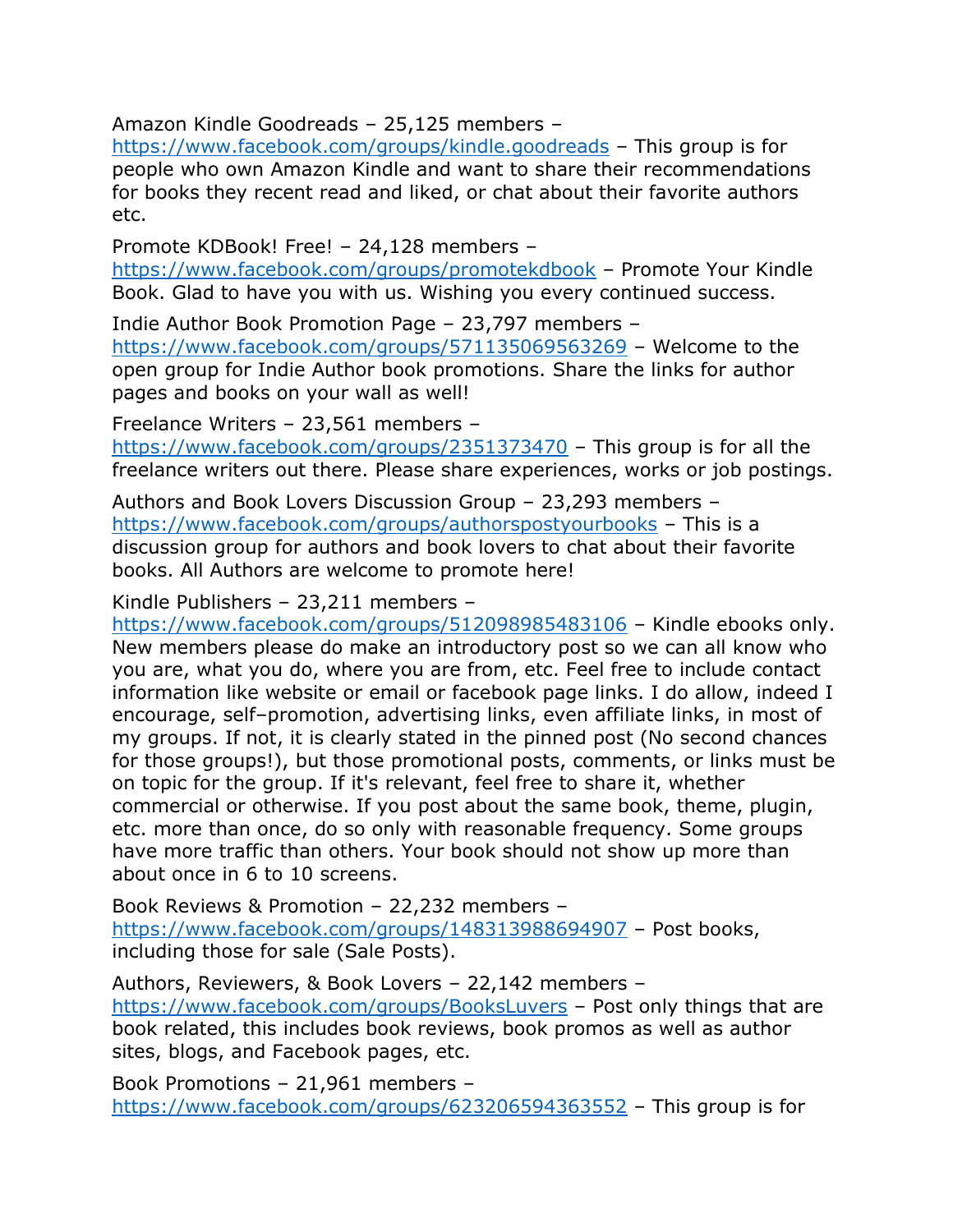promoting books of all kinds. Including poetry. Feel free to put up any book you have written or like.

Where Authors Begin – 21,273 members –

<https://www.facebook.com/groups/516756898457588> – No promo posts – this is a group to support the writing process, not to promote your books. Posting covers of your books are also considered promo. If you want to share the art, share the art, but if you post the full cover, regardless of its context, it will be deleted. Blog post links about the writing craft allowed.

20 – 852,617

Ebooks N Books Promos Group – 20,359 members –

<https://www.facebook.com/groups/eBooksBooksPromo> – The purpose of this group is to enable authors to promote their books, to readers of all tastes. What it is NOT for is the promotion and sale of anything other than books. If you post ads for anything else, you and your post will be removed – permanently. Author pages and other posts related to publishing and book business are permitted. (Operated by BestSeller Publishing; email: [rebecca@bestsellerpublishing.org,](mailto:rebecca@bestsellerpublishing.org) Rebecca Grosch).

Writers and Readers – 20,335 members –

<https://www.facebook.com/groups/writersandreaders> – Post questions about books and recommend books and where writers can interact with readers.

Novelspot Readers – 19,589 members –

<https://www.facebook.com/groups/NovelspotRecommendsbooks> – We're all about the books? Authors, your brags go here! Contests you're in! BUT If you're an author and want to TALK WRITING with authors, publishers and editors, join Novelspot on Facebook:

[https://www.facebook.com/groups/Novelspotters.](https://www.facebook.com/groups/Novelspotters)

Author Promo and Book Sales Group – 19,453 members – <https://www.facebook.com/groups/147716185430164> – Post your book covers, links to where the book can be purchased, as well as a log line of what your book is about to try to get readers interested.

Creative Writing – 19,448 members – <https://www.facebook.com/groups/wherecreativitylives> – No rules.

Promote Kindle Book++ – 18,740 members –

<https://www.facebook.com/groups/1084582441578359> – Promote your Kindle book free.

Writers Helping Writers – 18,565 members –

<https://www.facebook.com/groups/mikegeffnerpresentswritershelpingwriter>

– New members are encouraged to introduce themselves, tell a little about yourself, how you got started writing, the type of genre you work in (sci–fi?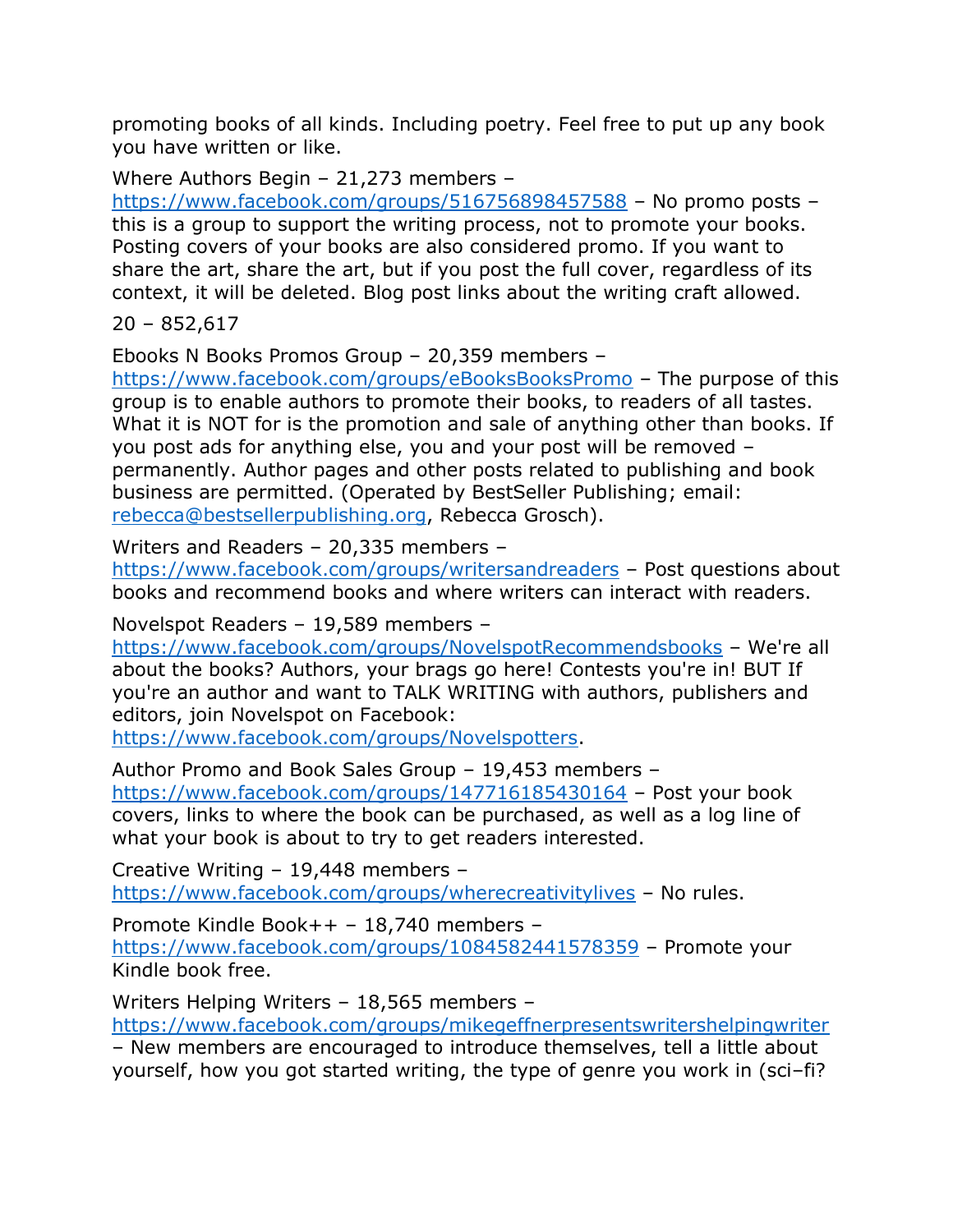romance? historical fiction? non–fiction?) and other interesting trivia, but no links to your books or "please buy my book" posts will be allowed.

Authors Promoting Authors – 18,498 members –

<https://www.facebook.com/groups/apablog> – Authors Promoting Authors community group. This group serves as a forum for discussion, promotion and sharing. Please be respectful.

Authors, Agents, and Aspiring Writers – 18,349 members –

<https://www.facebook.com/groups/204725947524> – You are free to promo new releases, your books, your writing blogs, your thoughts on writing and asking for help from others to improve your craft. If you have information that you think will be beneficial to writers, please share. Please do not post the same link/cover/promo more than once a day. This includes promotional services. If you post six different authors in a day, you're flooding the wall and making your promo more like spam.

Books, Readers and Authors – 17,903 members –

<https://www.facebook.com/groups/BOOKS.READERS.and.AUTHORS> – All of us are either readers, reviewers, or authors. Let's celebrate our reading experiences and out books!

30 – 1,043,856

There's an eBook in the Room – 17,659 members – <https://www.facebook.com/groups/126014020784739> – A room full of eBook enthusiasts and their eReaders. Featuring the very best in fiction, nonfiction, and poetry, There's an eBook in the Room is your guide to great reading!

Cheekypee Promote Your Books – 17,519 members –

<https://www.facebook.com/groups/2friendspromatewithauthors> – This is a UK based group. Feel free to advertise your book/books, but please DO NOT SPAM the group with post after post with your books. Respect others in the group. Everyone wants to advertise their books, so please do not bump posts or arrange your friends to do so. People are FREE TO COMMENT on your post but not by prior arrangement just to move your post up. We do not endorse or encourage REVIEW SWAPS within this group, what you do outside of this group is up to you.

Amazon Kindle/eBook Readers – 17,477 members – <https://www.facebook.com/groups/129536203777715> – The group promotes not only ebooks but also paperback copies...some recommended reads.

Celebrating Authors – 16,721 members – <https://www.facebook.com/groups/157960580960255> – In this group, shameless SELF–PROMOTION is not only welcomed, it's encouraged––and the point! Give a hook line and the link to your book.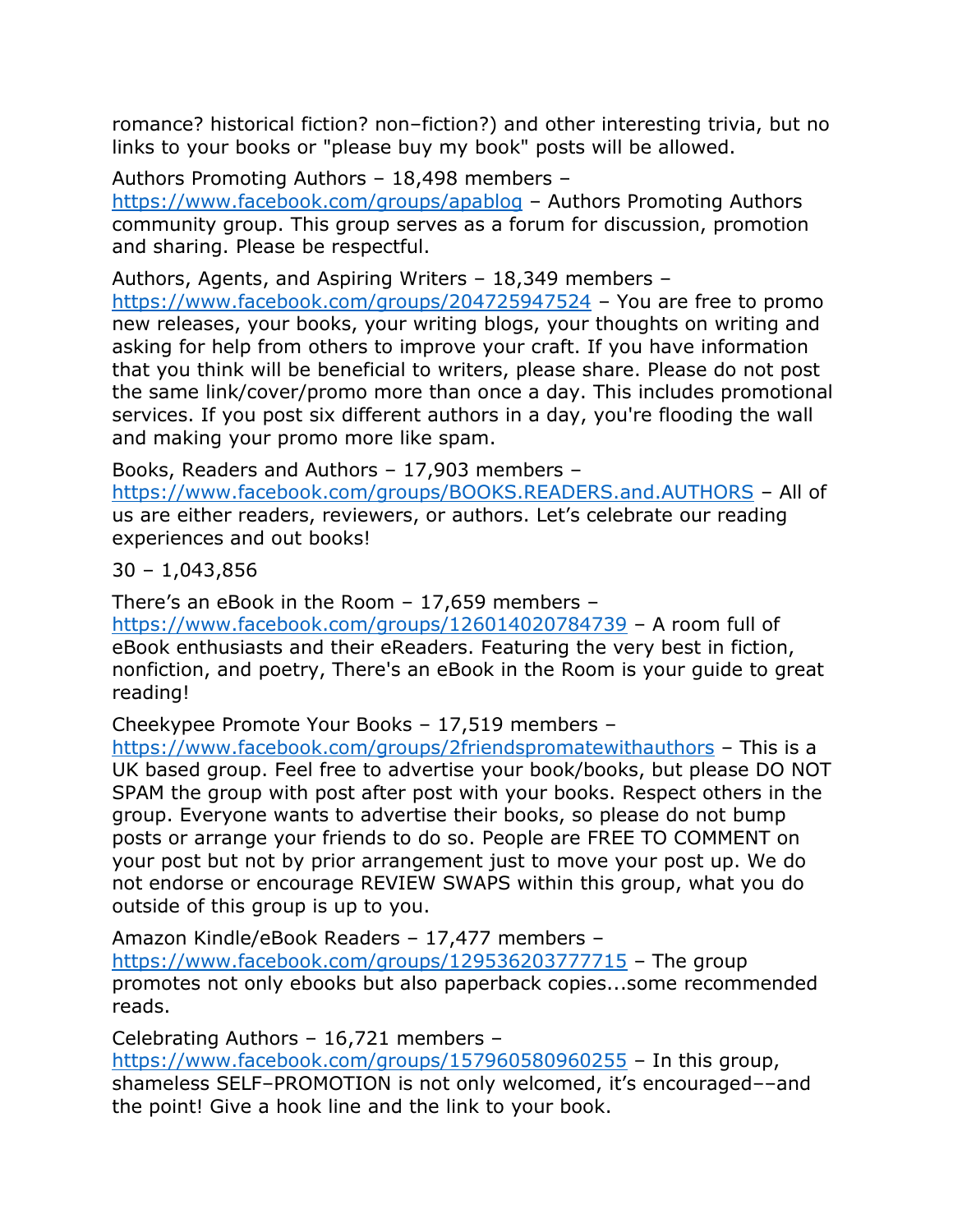BooksGoSocial Authors' Group – 16,541 members –

<https://www.facebook.com/groups/booksgosocialauthors> – This group is for authors who have self–published or traditionally published a book. This group is designed to put authors in touch with one another, to provide mutual support through discussion, tips and reviews of one another's work.

Ebooks on Amazon – 16,480 members –

<https://www.facebook.com/groups/438855479538686> – Post as long as it is decent or you will be deleted. Books, eBooks, this is open to all my Facebook friends and others Have fun.

Free Books R Us – 16,202 members –

<https://www.facebook.com/groups/freebkrus> – Solicitation of reviews without posting a free book link or votes through KindleScout is not allowed. Please only post one link per free book per day (24 hour period). Feel free to add all the book lovers in your life to this group as well! We want EVERYONE to enjoy a good book!

Children's Book Writers and Illustrators – 15,244 members – <https://www.facebook.com/groups/writersandillustrators> – If you are a new member...please introduce yourself and what you're currently working on...or hoping to start working on! And if you are an illustrator please feel free to post a link to your work...love seeing all the great talent our there....

Kindle Mojo – 14,862 members –

<https://www.facebook.com/groups/kindlemojo> – Indie Authors Unite! You can post your book info although the page looks pretty spammy.

Coaches, Authors, Entrepreneurs: Step into the Spotlight! – 14,627 members – <https://www.facebook.com/groups/stepintothespotlight> – Promotional posts only on Show Us What You've Got day on Wednesdays.

40 – 1,207,188

The Book Nest – 14,557 members –

<https://www.facebook.com/groups/booknest> – The Book Nest is a place for readers and authors from all around the world to merge and interact. It is a forum where authors can promote their work and readers can recommend and discover new books and authors. Please make photo albums, post your book covers, book reviews, web links, photographs, poetry, book trailers, videos and announce events etc.

Amazing Authors and Artists – 14,437 members –

<https://www.facebook.com/groups/293274040774984> – A group for authors and artists to share their works and achievements as well as advice, tips, and constructive criticism. You are welcome to express yourself as long as it is public appropriate. Feel free to share a poem, artwork, or music. Enjoy fellow artists!! Certain days we will feature wonderful events!!! Be prepared to be interactive!!!!! Please be an active member of the group or you may be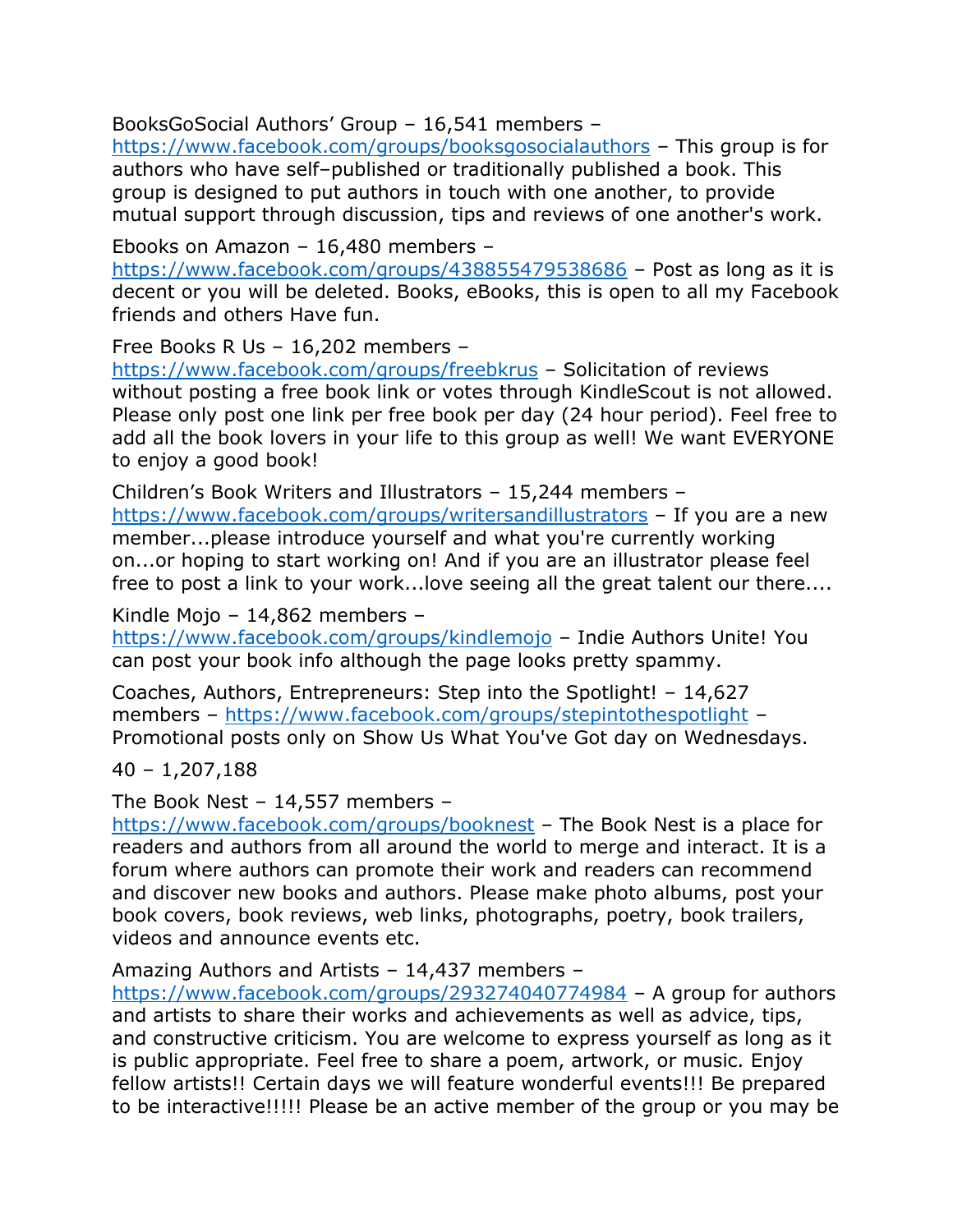removed if all you do is promote. Please socialize. Do not post your book more than once a day.

Support an Author – 13,530 members –

<https://www.facebook.com/groups/supportanauthor> – You may post about ways to promote your books, writing tips, marketing & social media marketing tips, and publishing tips as well. Please, no other "Job" categories allowed unless it's related to the above or authors, cover designers, web designers, or virtual assistants. Gift or gift idea posts are also allowed.

Marketing for Authors – 13,203 members –

<https://www.facebook.com/groups/marketingforauthors> – This group is for fellow authors to swap marketing ideas with other authors and ask questions. No book spamming or promotion. No book reviews. No requests for likes. So ask questions!

Advertise Your Books – 12,994 members –

<https://www.facebook.com/groups/advertisingbooks> – There are no rules here, just common courtesy. Please keep your posts related to books or any sort of writing, including blogs, poetry, etc.

Urban Author's Ebook Club – 12,666 members –

<https://www.facebook.com/groups/178147335598872> – This group is used to promote and celebrate Urban Authors. This group is for Books that are in the E–Book format only.

Ebooks on the Go – 12,547 members – <https://www.facebook.com/groups/365109846917813> – Only ebooks, books, and anything interesting pertaining to ebooks.

Authors 99cent e–Books Promotion – 12,387 members – <https://www.facebook.com/groups/444695995585913> – This is a group for .99 e–books only. Please promote your books here if they are .99 cents or free! No Erotica please!

Indie Writer Book & Self Promotion – 12,382 members –

<https://www.facebook.com/groups/IndieBookPromo> – Indies helping indies. Self & Group Promotion of books and writing. That's the idea of Indie Writer Book ... Post about your books, your websites, your blogs, your giveaways & events. Share experiences and support. Anything relating to writing and publishing can be posted here.

Author Book Promotions – 12,085 members –

<https://www.facebook.com/groups/538585186188448> – This group is for authors to promote their books, pages, websites plus blogs and reviews. Enjoy this new and vibrant group and we hope it helps towards your goals of success.

50 – 1,337,976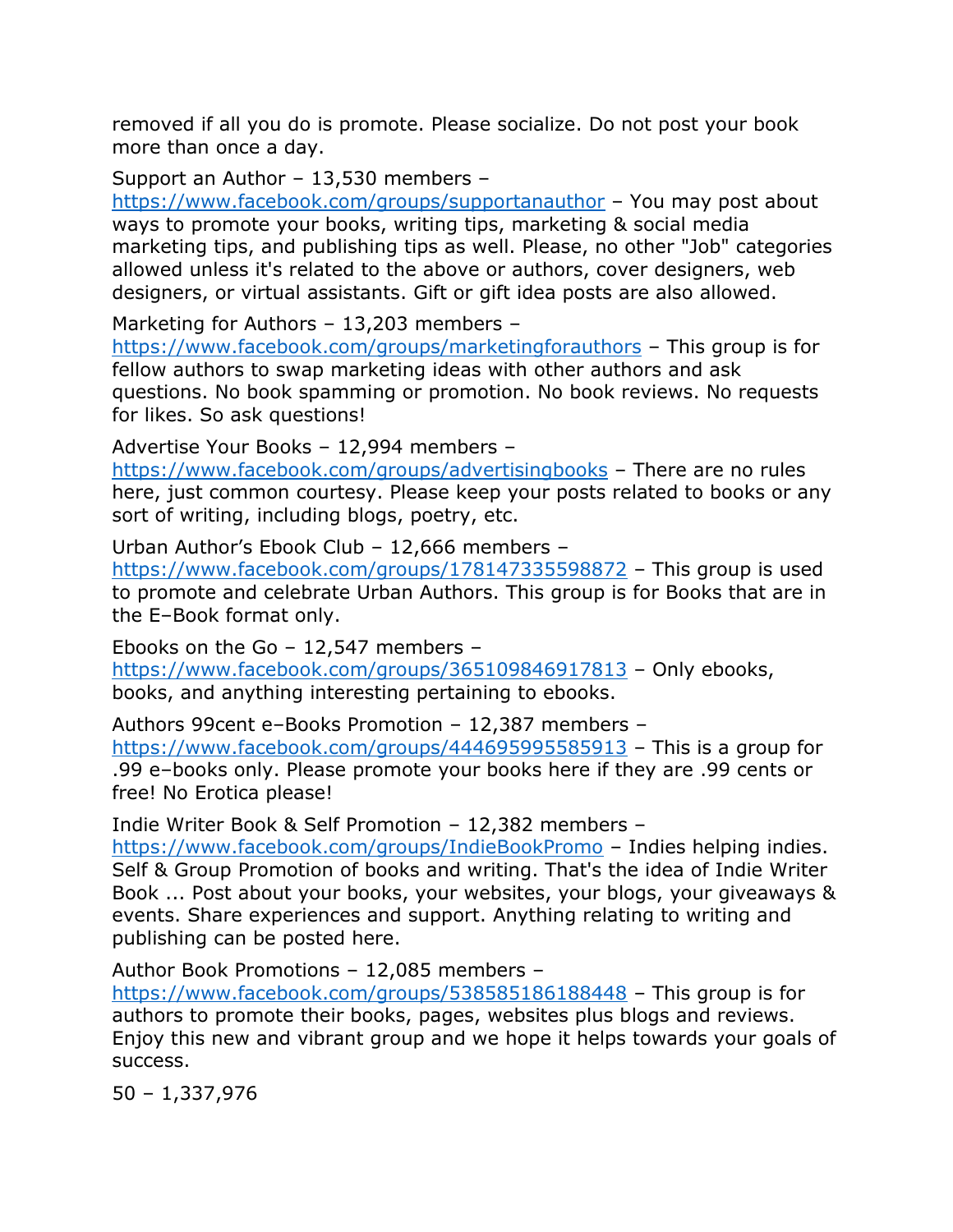Amazon Bestseller Books, Ebooks – 11,876 members –

<https://www.facebook.com/groups/666795930028095> – For authors to promote their books and connect with readers. Post book related favorites, reviews, articles and promotions.

The Book Authors Club – 11,455 members –

<https://www.facebook.com/groups/1497696577118959> – Welcome fellow authors. This is the place where you can share ideas, promote your books and Exchange Reviews as well!

Julie's Book Review–Reviewers for Authors – 11,312 members – <https://www.facebook.com/groups/JBRauthorpage> – Julies Book Review is dedicated to showing indie and published authors/books/stories and events. All ads for books must have a pick and a link.

Authors & Books & Readers – 10,834 members –

<https://www.facebook.com/groups/AuthorsBooksReaders> – Authors are always looking for places to show their work to as many folks as they can. Why not combine both and have the best.

Christian Authors – 10,701 members. –

<https://www.facebook.com/groups/134165873392010> – Welcome to Christian Authors USA where you can find the latest and greatest in Christian books!

Bookaholic Café – 10,521 members –

<https://www.facebook.com/groups/BookAholicCafe> – Advertising: It's only done on the weekends. From sun up on Saturday until sundown on Sunday anyone is allowed to post ads or links to their works as long as they meet the following criteria. –It is advertised in an appropriate manner so that the potential consumer knows what they're getting into. –The link/ad is virus free and doesn't lead to any suspicious or distrusted domains or websites. – The advertisement hasn't already been posted that current weekend. Please wait a week or two before reposting the same ad.

Women Writers, Women's Books – 10,493 members – <https://www.facebook.com/groups/WWWBMagazine> – For women only: women authors, women books.

Creative Writers Hangout – 10,410 members –

<https://www.facebook.com/groups/finian> – Seems to allow book promotion, although here are the rules: Resource center focusing on all matters relating to authorship, literature, theater, poetry, film, television, competitions, etc. Only one posting per day per member.

The Writers Connection – 10,164 members – <https://www.facebook.com/groups/WritersConnection> – We are a community of poets, short story writers, and authors striving to make an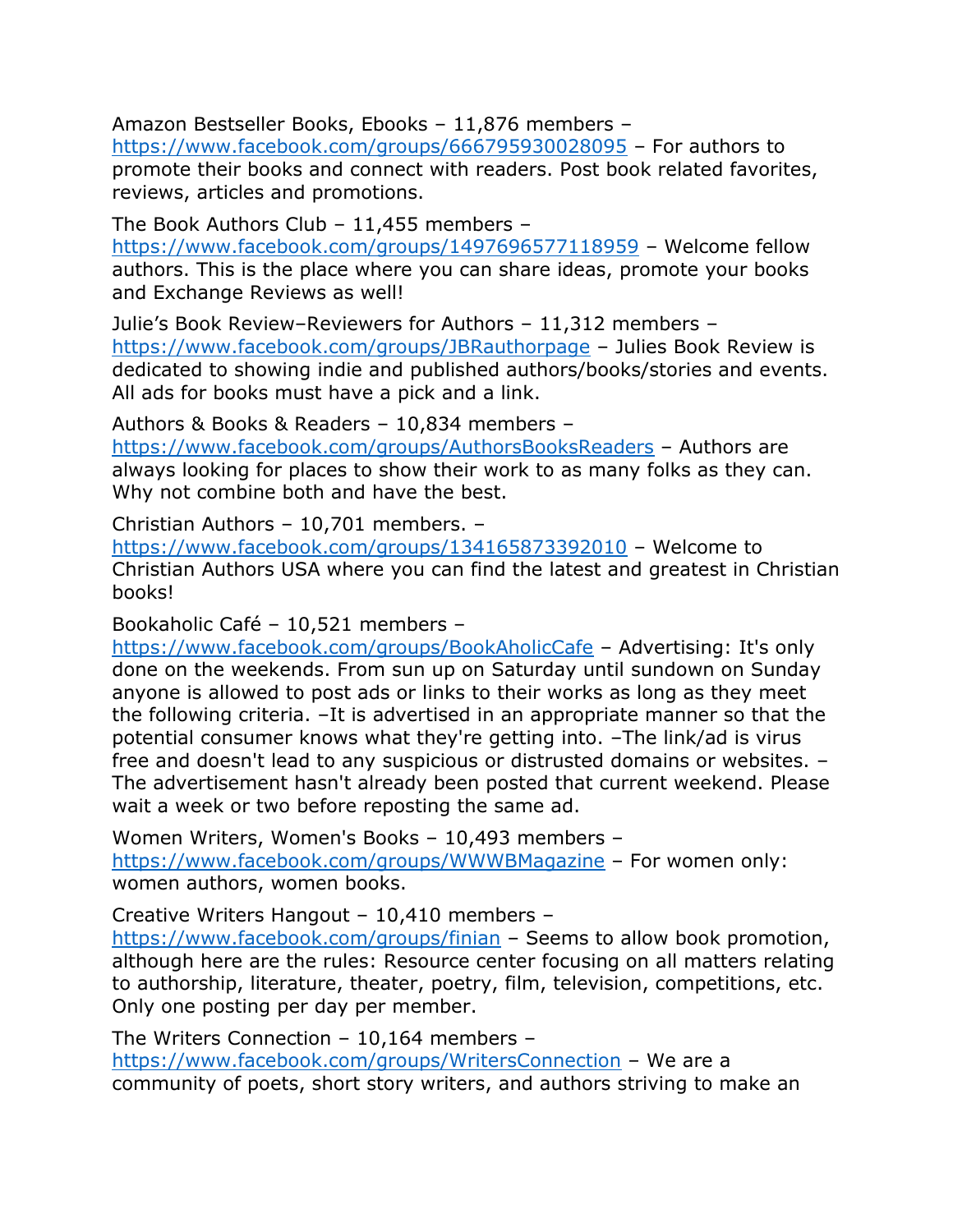impact with our words. Please Comment, Like, Share. This group is designed as a place to connect with other writers from around the world.

African American Authors – 10,111 members – <https://www.facebook.com/groups/56457526694> – Share the names of good African–American authors along with book names.

60 – 1,450,000 approx.

Independent Authors eBooks and Reviews – 10,069 members – <https://www.facebook.com/groups/mynewbook2> – Feel free to share and discuss your books or blogs on this site. Please help each other with reviews!

The New Writers – 9,765 members –

<https://www.facebook.com/groups/thenewwriters> – The New Writers is a non–profit community that encourages writers, poets, philosophers, story tellers to pursue their dreams and to share their work and talents with everyone in the world!

Ninja Writers – 9,733 members –

<https://www.facebook.com/groups/1582424518747057> – If you'd like to share your work for feedback, paste it into a Google Doc and share that link, please! Support group only.

Buy My Book! A Place Where Writers Can Promote Their Brilliant Books – 9,662 members – <https://www.facebook.com/groups/1599209366987554> – There are no rules or restrictions on writers here. You can post your book links here every day if you wish, as many times as you like. Every hour on the hour if you want! Happy posting and be successful!

Book clubs, book stores, authors, and editors – 9,173 members – <https://www.facebook.com/groups/2Real4Fiction> – Simply a Network Group for Authors, Writers, Editors, Readers and Book Stores. A place to find and promote with other authors, bookstores and clubs. There is no moderator for this group. There are no topics for discussion, but feel free to share information and meet new people.

Author/Publisher/Editor/Book Readers – 8,818 members –

<https://www.facebook.com/groups/1419400298292728> – You can post book promotions as much as you like, other social networks, book pages, blogs, websites. You can post book trailers from youtube. No other business but stuff about books. You can also post friends books. You can share poetry or pages from your books. You can add friends you'd think would like to join.

Horror Writers Association – 8,488 members –

<https://www.facebook.com/groups/Horrorwritersassoc> – Only posts relevant to horror writing, the HWA, or the writing profession are allowed. These do not include political content, promotion unrelated to horror writing, posts about writing progress, requests for free books or review swaps, memes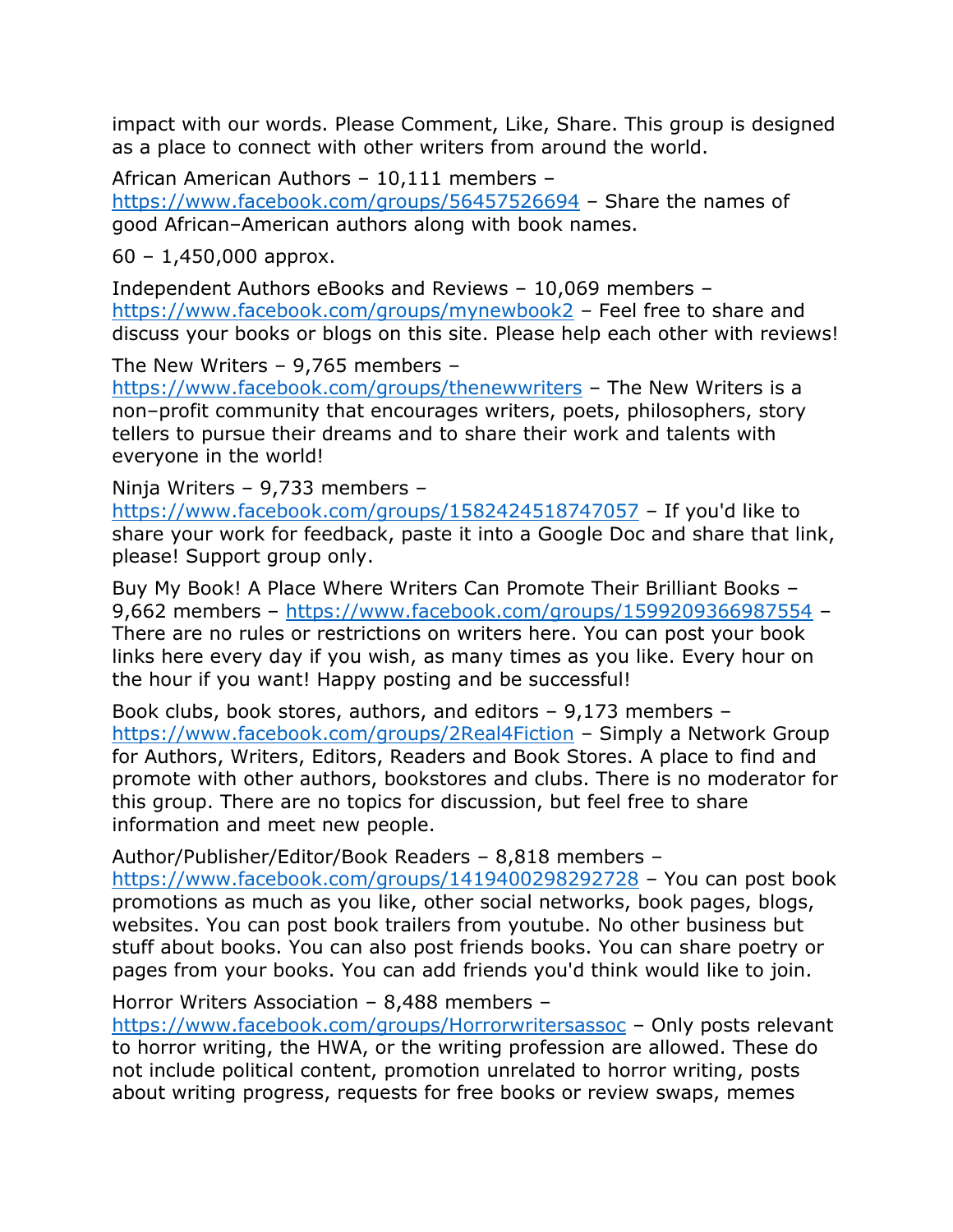posted without comment, and so forth. Only HWA members may promote on this page, up to once per week, on Saturday—with the sole exception of non–members offering works for Bram Stoker Award consideration (see below). Promotion on other days will be held until Saturday or deleted, at the moderator's discretion.

Creative Writers – 8,480 members –

<https://www.facebook.com/groups/160553547299813> – Post bio, synopsis, and photos. Advertise all you want. Add friends and others who need help.

Aroma Books & More – 8,459 members –

<https://www.facebook.com/groups/466151376814347> – Where authors and readers can post to help promote their books and giveaways.

Christian Books & Authors – 8,373 members –

<https://www.facebook.com/groups/717625294960109> – This group is open to any Christian author, publisher or bookstore that would like to review, announce or advertise Christian books.

70 – 1,540,000 approx.

Born to Write Authors – 7,875 members –

<https://www.facebook.com/groups/borntowrite> – This group was setup as a place where authors can encourage and support one another. Please feel free to include what you are doing (book signings, etc.) and where so that we can support you and/or get the word out to others via FB, twitter and other social medias.

Kindle Freebies I Found Today – 7,874 members –

<https://www.facebook.com/groups/319493341450544> – Kindle Freebies I found today is a group designed to bring authors and readers together! Anyone can share books that are free or priced up to \$2.99! (KU free does NOT count and will get you banned if you post and don't list the price.)

Pubshelf: Author Book Promotions – 7,839 members –

<https://www.facebook.com/groups/243139825844670> – This group is for authors to share their novels, blogs, websites, releases, reviews and pages. Make yourself at home and we hope you enjoy your stay.

Authors Promote Your Books – 7,631 members – <https://www.facebook.com/groups/promotebooks> – This group is for authors to promote their books.

Kindle Publishing Bible (Author Support Group) – 7,546 members – <https://www.facebook.com/groups/KindlePublishers> – This group is for book authors to network, share ideas, marketing tips, best practices and collaborate. This group is for authors helping authors. ALL promotional posts with 'buy my book' or 'book is free' or 'book on Amazon' or 'review swaps" will be deleted. If you repeatedly post spam or promotional posts, you will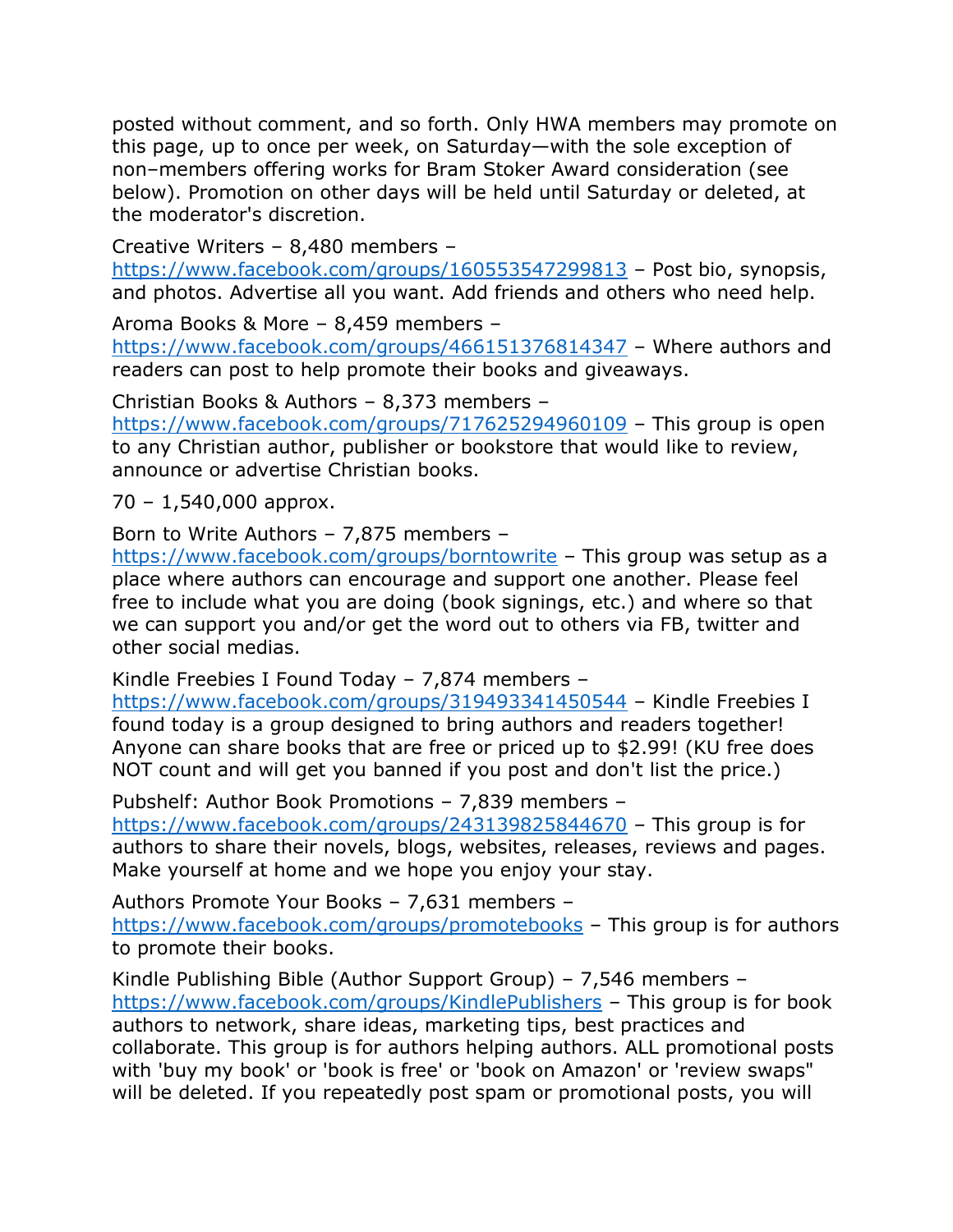be banned from the group. All other discussion, questions, sharing information, updates and topic–related posts are welcome.

The Best E–Book Club – 6,948 members –

<https://www.facebook.com/groups/192635697552276> – This is simply a group where authors can advertise and readers can discover great reading material. Please promote your work here, spread the word about the club and increase your success!

Horror Writers – 6,811 members –

<https://www.facebook.com/groups/2302504339> – A place for horror writers, readers and fans. Feel free to share and enjoy. Self–promotion is allowed, just don't spam the wall. Keep in mind, self–promotion DOES NOT mean soliciting donations for your book/film.

Free Books!! – 6,659 members –

<https://www.facebook.com/groups/139824639506542> – This is a site for all of you to post about your own work or to publicize work of others that you feel we should take notice of. This site is for you. Let's make the most of it and help each other succeed.

Kindle Amazon Book Club–Authors Promote Here! – 6,644 members – <https://www.facebook.com/groups/kindle.reader.book.club> – Post links to FREE Kindle Amazon EBOOKS during KDP promotion days. Include dates when the book is free.

The Unblocked Writers Group – 6,537 members –

<https://www.facebook.com/groups/mikegeffnerpresentswritershelpingwriters> – Link posts to your work only allowed on Tuesdays and Fridays.

80 - 1,610,000 approx.

Writers, etc. – 6,495 members –

<https://www.facebook.com/groups/133578293349088> – Join us as we build an exciting bridge between the publishing and Hollywood communities! For writers and all things related to publishing and film. Please share tips about writing and relevant information only. This is not a site to simply share links to your books. Our criteria for joining is two–fold. 1. You must be a writer or aspiring writer and 2) Each member agrees to not promote their books or self–promote other issues. We share challenges, discuss the craft of writing and support one another's efforts. If people continue to self–promote they will eventually be banned.

Author Meeting Place – 6,430 members –

<https://www.facebook.com/groups/authormeetingplace> – A place to meet and greet other authors. You might be able to share marketing ideas and/or events in your area if you meet someone close to you. Authors unite!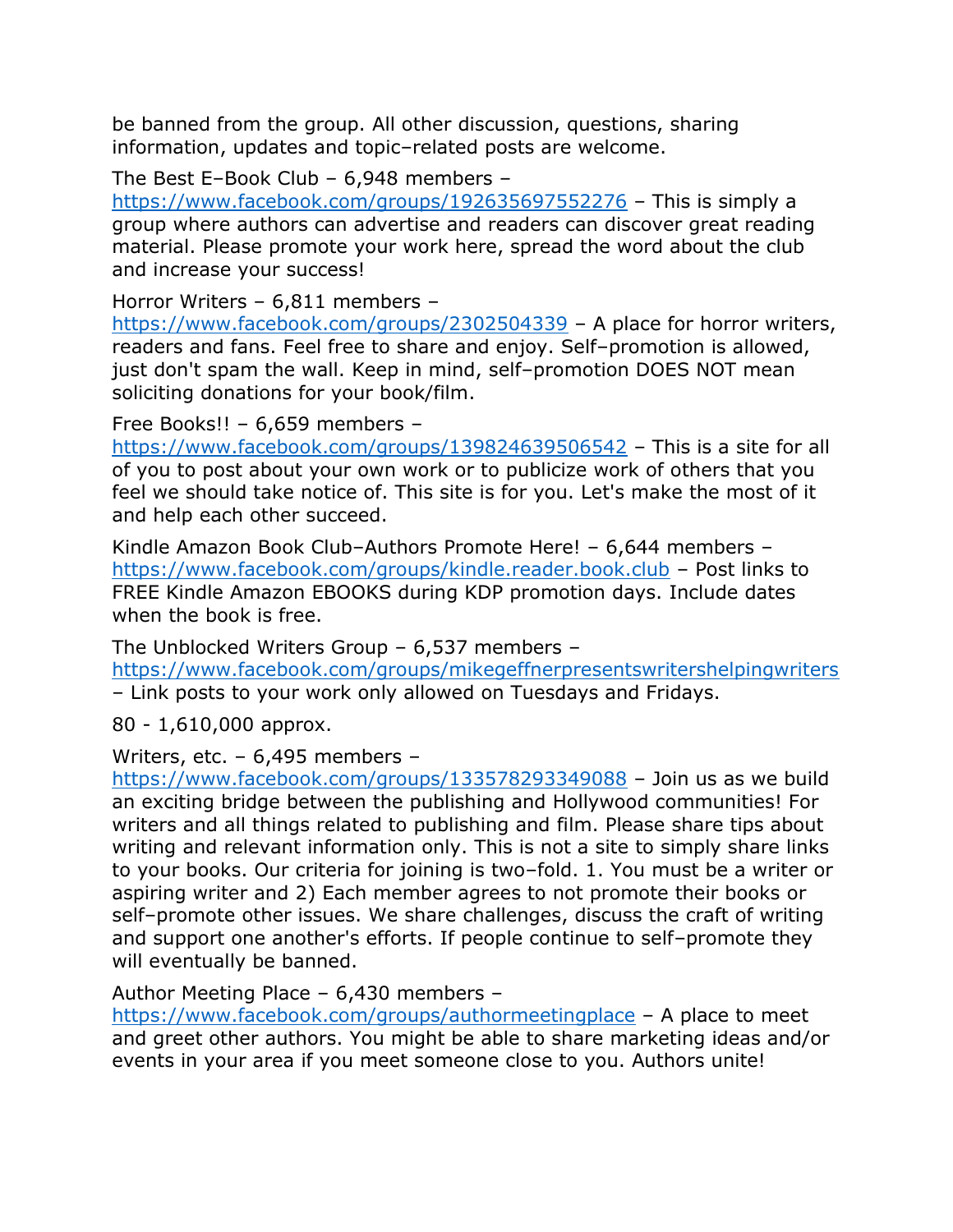Kindle Bestseller Secrets Group Support – 6,304 members – <https://www.facebook.com/groups/436402966439126> – ??

Authors Free and .99 and Promotional Book Club – 6,103 members – <https://www.facebook.com/groups/206168786196938> – Authors post what they want even if the books are not free or .99 cents. If you are promoting a book that's all good. Readers and street team managers can also post but only on books!

Community Author Books – 5,861 members – <https://www.facebook.com/groups/CommunityAuthorBooks> – Community Author Books is a place to promote your books.

Pimpin Ain't Easy: For Book Lovers, Authors, Models, and more – 5,400 members – <https://www.facebook.com/groups/559739890732073> – This is a page designed exclusively for book lovers promoting Authors, Books, Models, Bloggers, Publishers, Editors, Agents and more! Feel free to promote your own books, favorite books, authors, websites, and page links.

Amazon Kindle Books Authors & Readers Unite – 5,074 members – <https://www.facebook.com/groups/KindleWorldAuthors> – A Collection of Books available for the Amazon Kindle. Different Authors from around the world. Uniting the Readers with new books

Authors Book Promotion – 4,976 members –

<https://www.facebook.com/groups/147130238744532> – Authors feel free to post links to your books and websites. Publishers do let us know what you are doing and your submission guidelines. We welcome readers, so tell us what books you are reading and what you like to read. This group is open to all writers in all genres. You can post reviews or links to your reviews.

Professional Writers – 4,899 members –

<https://www.facebook.com/groups/professionalwriter> – This group is for aspiring and practicing writers to discuss industry–related topics, such as copywriting, marketing, freelancing, social media, travel writing, SEO, getting clients, building your business, technology, etc. We encourage individuals to share relevant content, but please be judicious in doing so. Self–promotion, namely posting your own writing services, writing products, blogs, articles, etc., must be posted in the comments of our Freelance Friday post. You're also encouraged to share your good news and success stories when they happen!

Books, Books, Books – 4,843 members – <https://www.facebook.com/groups/428920780477463> – Use this Group to post all your website links, book links, book buy links, promo links, & facebook fan page!

90 – 1,670,000 approx.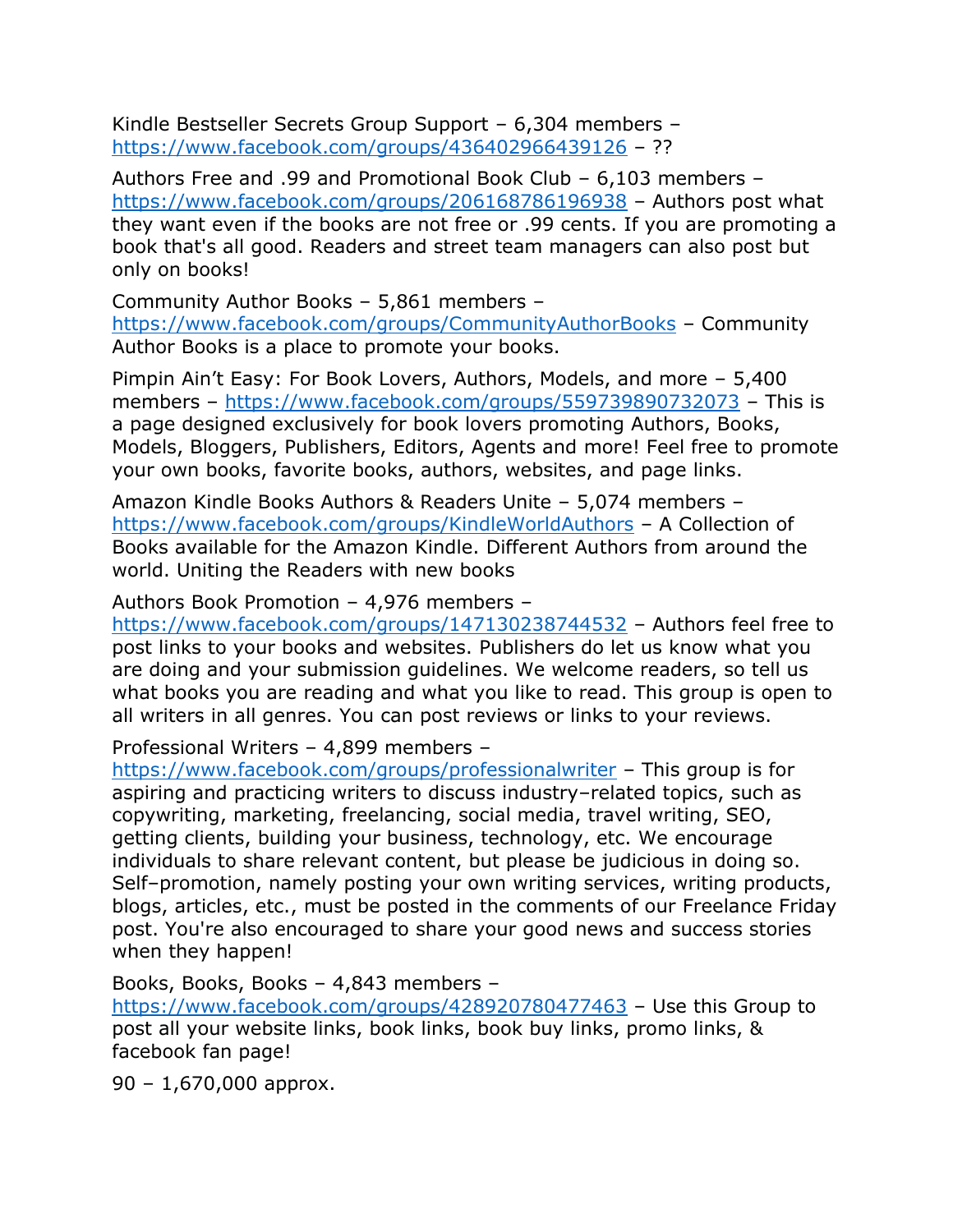Writers Kaboodle – 4,587 members –

<https://www.facebook.com/groups/writerskaboodle> – A place for published authors and writers to share their work and discuss engaging topics such as published books, writing a first novel, improving your writing skills, and other relevant topics that help them to promote their books. … I also offer author interviews on Facebook and Twitter every Tuesday.

Reading Is Sexy! Book Promos – 4,507 members –

<https://www.facebook.com/groups/531883546901957> – A group reserved for Authors, publishers, industry professionals, and book lovers. Please do not post anything other than book releases, reviews, and book promos.

Book Marketing and Review Exchange – 4,458 members – <https://www.facebook.com/groups/bookmarketingandreviews> – We promote independent writers. Advance your book marketing campaign and exchange reviews.

Authors – 4,344 members –

<https://www.facebook.com/groups/1406725699610939> – A place for authors & readers to connect. Please feel free to share your books, stories and promotions. But no spamming.

Authors for Change – 4,084 members –

<https://www.facebook.com/groups/204968026218845> – All new members are asked to post a hello, comment, etc. Multiple posts per day are not allowed.

Romance Writers Resource – 4,042 members –

<https://www.facebook.com/groups/294501076154> – Every writer needs a little help now and then. Have you read a great article, talked with an author, or heard insider secrets that you feel could help others who have broken in, or are trying to break into the romance genre? This is a place to share and care. We can become a writing community, sharing what we know with each other so we can all become better writers.

Independent Authors – 3,801 members –

<https://www.facebook.com/groups/6068439569> – This is group for authors, bloggers, readers and EVERYONE else. Most of the people here are Independent Authors who mostly do their own Marketing, Public Relations, and Advertising.

Author Pond – 3,770 members –

<https://www.facebook.com/groups/323240457832988> – This group is for the promotion of BOOKS, not sunglasses, magazines, or other items. If you're not here to promote a book then you're posting in the wrong group. No Spamming! Post only ONCE daily per title. No piggybacking. Do not put your promotion in the Comments of other Posts.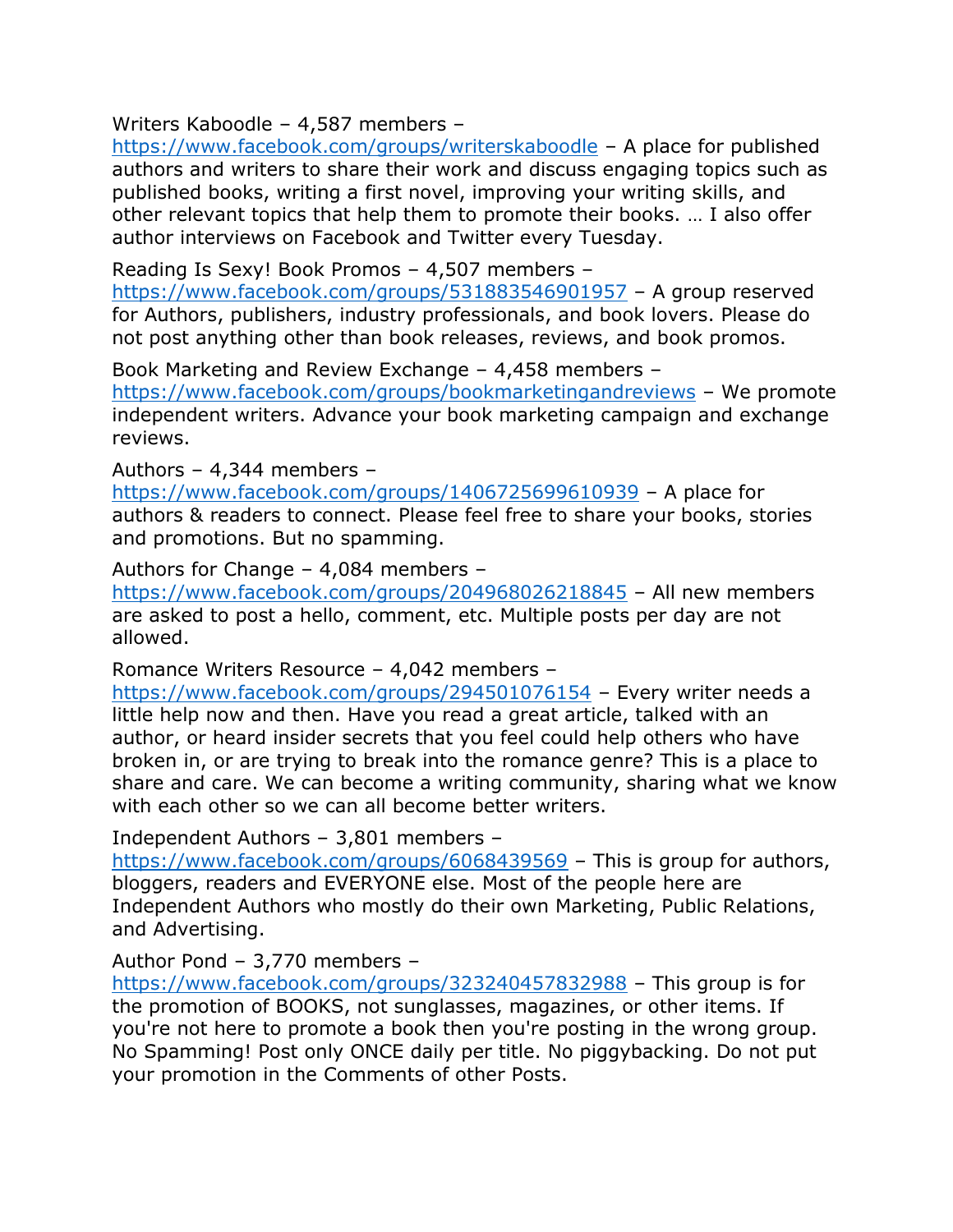Writers, Etc. – 3,661 members –

<https://www.facebook.com/groups/488829204494565> – Use this space to promote your work or talk about the work of others or offer tips, advice, experiences in publishing.

Authors United – 3,607 members –

<https://www.facebook.com/groups/beingauthor> – Authors and Writers Forum to share the Knowledge and Resources. Most posts are currently by the founder of the group.

100 - 1,710,000 approx.

Writers of Non–Fiction – 3,226 members –

<https://www.facebook.com/groups/217524621686329> – Writers of Non– fiction exists to provide support, inspiration, motivation and connections to you as a writer (or aspiring writer) of non–fiction. Whether you write articles, a blog, how–to, personal growth or website copy – this group is for you.

Rick Frishman Author101 Alumni – 3,102 members –

<https://www.facebook.com/groups/291645554239114> – Please add anyone on your friends list that was a part of the Rick Frishman Author 101 program. This is a place that we can share or success, challenges and support each other in our projects! I look forward to hearing from everyone!

Books and Authors – 3,039 members –

<https://www.facebook.com/groups/bookznauthorz> – This is a group for authors to share and promote their books, author pages and to swap reviews, likes, etc. Please only post book related material.

Aspiring Authors – 2,802 members –

<https://www.facebook.com/groups/AspiringAuthorsGroup> – A support community for writing, publishing, and book marketing. All promo posts not including a lesson or tip will be deleted. Please refrain from spamming, but feel free to share your projects accompanied by a lesson learned.

Children's Book Authors/Writers Group – 2,250 members –

<https://www.facebook.com/groups/write4kids> – This writer's group is for authors who write for children. This is a place where you can exchange each other's work, critique, advise, help with marketing ideas, queries, proofread, edit, help with building a website, growing your social media fan base, self– publishing, and supporting one another as much as possible. Any questions you may have, don't hesitate to ask. Share your author page! Share your work!

Authors Sell and Advertise Your Books – 2,096 members – <https://www.facebook.com/groups/1612266485673411> – This group is for all authors, writers, novelist and publishers to advertise, promote and share your books. Feel free to sell your books, share your work and experience,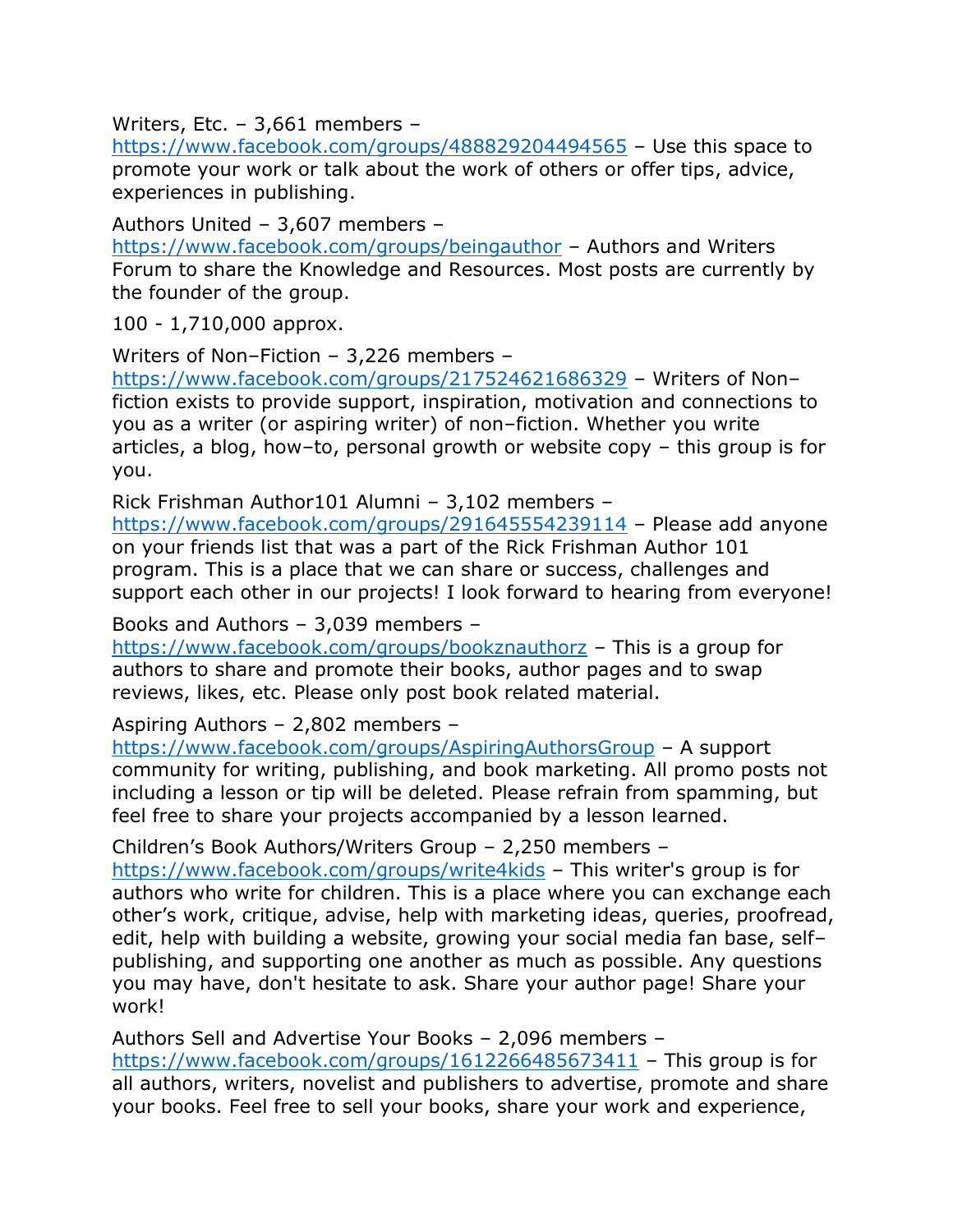share some of your stories from your books and you may post like for like pages of your books in the group as well.

Global Speakers, Radio Show Host, Authors, Publishers & Media Experts – 1,877 members –

<https://www.facebook.com/groups/GlobalSpeakersandAuthors> – This community was designed to match speakers, radio show hosts, authors, publishers and other media experts with collaborative opportunities, guests and event information and to foster an environment of business growth and to be a resource for each other. This group is not about being a pitch fest to promote your products but is a resource for opportunities to serve one another. All SALES pitches will be deleted.

Author Promotions – 1,694 members –

<https://www.facebook.com/groups/authorpromotions> – This group is for authors to post their website, FB page links and any other author page links (such as amazon.com). If you have a page where you can only have friend requests, post that too if you wish to have more friends. This is not for book promotion, but author promotion, however you can announce an upcoming release.

Children's Authors – 1,625 members –

<https://www.facebook.com/groups/307805512644711> – This is an open Children's Authors group where any member can add or approve members, but only members can post to this group. Please keep comments related to children's books and illustrations.

Christian Authors Book Showcase – 1,450 members –

<https://www.facebook.com/groups/christianauthorsbookshowcase> –

Christian authors & writers showcase your masterpiece (book) from heaven, book promotions, and literary events here! Avid readers, you are welcome to join and support our authors!

110 - 1,725,000 approx.

Totally Free Ebooks – 949 members –

<http://www.facebook.com/groups/eTotallyFree> – The first 2 words of your post should be –– Free book. Next, tell when the book is free, from and to. Then share the link to where people can get the book. And make sure your links are to a reputable book website such as: Amazon, Barnes & Noble, Smashwords, Kobo, Google books, Itunes, etc.

Authors Promoting Authors – 627 members –

<https://www.facebook.com/groups/681674935225822> – For Authors and writers to post quotes, questions, photos, and promotions about their books. Feel free to post and invite others! Have fun!

Book Marketing Success Stories – 284 members – <https://www.facebook.com/groups/BookMarketingSuccessStories> – This is a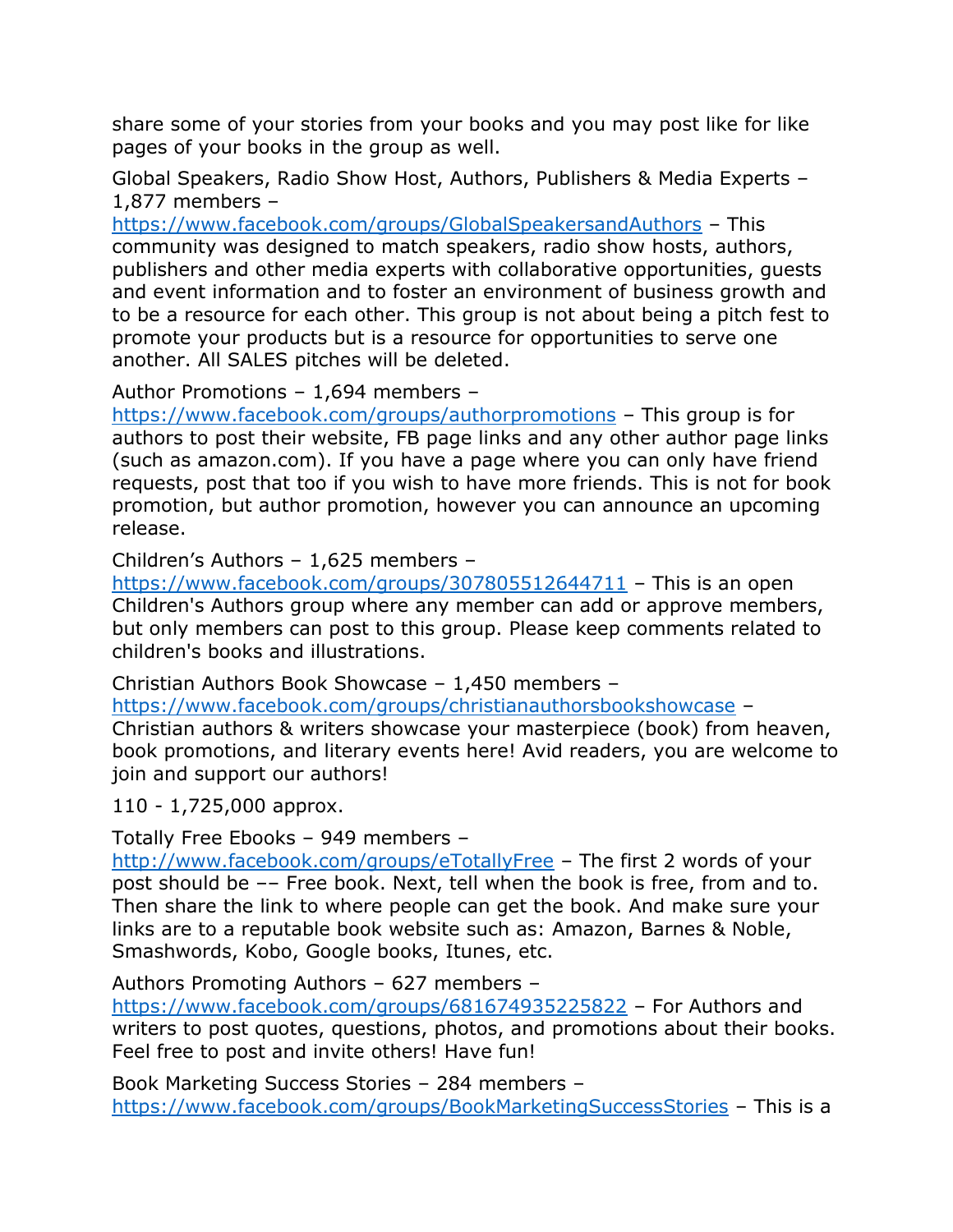safe place to share your book marketing success stories. Please don't promote anything else but books. And don't even promote your books without sharing a success story at the same time. Help us help each other.

113 - 1,725,000 approx.

## **Facebook Pages Featuring Ebook Freebies**

<https://www.facebook.com/Bargain.eBook.Hunter> <http://www.facebook.com/earthsbooknook> <https://www.facebook.com/ebookminer> <https://www.facebook.com/ebooksfreefreefree> [https://www.facebook.com/The](https://www.facebook.com/The-Frugal-eReader-101086513289732)–Frugal–eReader–101086513289732 <http://www.facebook.com/iauthor> <http://www.facebook.com/IndieBookLounge> <http://www.facebook.com/KindleNation> <http://www.facebook.com/TheKindleObsessed> <http://www.facebook.com/kuforum> [https://www.facebook.com/UK](https://www.facebook.com/UK-Kindle-Book-Lovers-175617412524192)–Kindle–Book–Lovers–175617412524192 <http://www.facebook.com/weloveebooks> <https://www.facebook.com/freekindlebookz>

## **Facebook Groups Featuring Ebook Freebies**

<https://www.facebook.com/groups/acrebooks> — Acre Books Kindle: 15,437 members. Doesn't seem very active. Perhaps focus on Sale Posts only.

<https://www.facebook.com/groups/542211125791552> — Authors Giving It Away: Freebies, Giveaways, and Free Books

<https://www.facebook.com/groups/294455560643884> — Awesome Free Kindle Books Here!: 17,493 members. Promote your Kindle books during free days.

<https://www.facebook.com/groups/boomdom> — Boomdom Free E Books: 12,285 members.

<https://www.facebook.com/groups/1636609643269834> — The Book District <https://www.facebook.com/groups/downloadfreekindlebooks> — Free Kindle Books: 15,055 members. Download FREE Kindle books in this group that are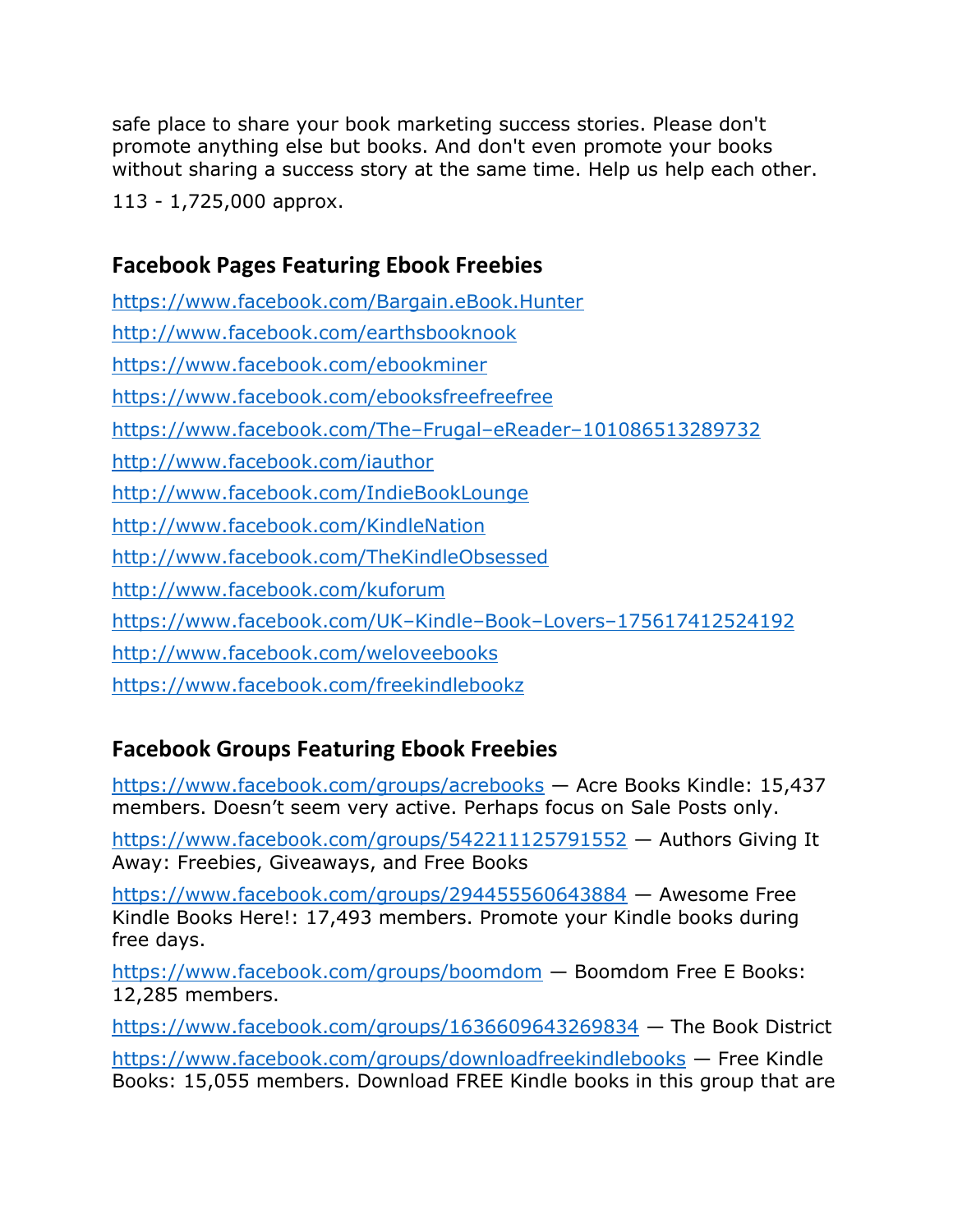available on Amazon and Kindle. Post your Kindle book that is available today and get it in front of a large audience of Kindle book readers!

<https://www.facebook.com/groups/eTotallyFree>

<https://www.facebook.com/groups/27055833637969> — Free Books: 24,247 members. If you have a free or discounted book then please share it with us. This page is for authors and readers to discover each other.

<https://www.facebook.com/groups/FreeBooksonKindle> — Free Books on Kindle, Nook, and More!: 11,480 members. Please only post links to books on Amazon, Nook, etc. Links to websites or other pages will be deleted and users who post them will be removed.

<https://www.facebook.com/groups/DebbieGee> — Free Ebook Downloads: 4,417 members. This group posts E-books links that are free at the time of posting. There is no guarantee how long the books will remain free. Sometimes a book is free for less than an hour and sometimes they are free for days, we have no control over expiration times. We do have some wonderful authors in our group and from time to time they list their books as free and let us know the time frame when their offer will expire.

<https://www.facebook.com/groups/freeebooks> — Free E-Books: 30,019 members. Everybody come on the best and free group in Facebook. Not an active group.

<https://www.facebook.com/groups/FreeEbookGroup> — Free E-Books Download: 13,783 members. Share your E-Books that are on free promo here! Anyone can share!

<https://www.facebook.com/groups/FreeKindleBookClub> — Free Kindle Books: 22,799 members — Sharing free Kindle (Amazon sites only) books as and when we find them. Get in quick as sometimes the books are only free for 24 hours before they return to paid. Post your link only once.

<https://www.facebook.com/groups/freetoday> — Free Today on Kindle & Beyond: 16,832 members. Authors, Musicians, Artists: Announce your free creative works here.

<https://www.facebook.com/groups/kindlebookpromotions>

<https://www.facebook.com/groups/muhammad.u.moin> — Kindle Books: 9,814 members. Kindlerz have huge kindle ebooks library, you can get books which are published on Kindle. Also get Google ebooks on Kindle.

<https://www.facebook.com/groups/602196313230557> — Kindle Unlimited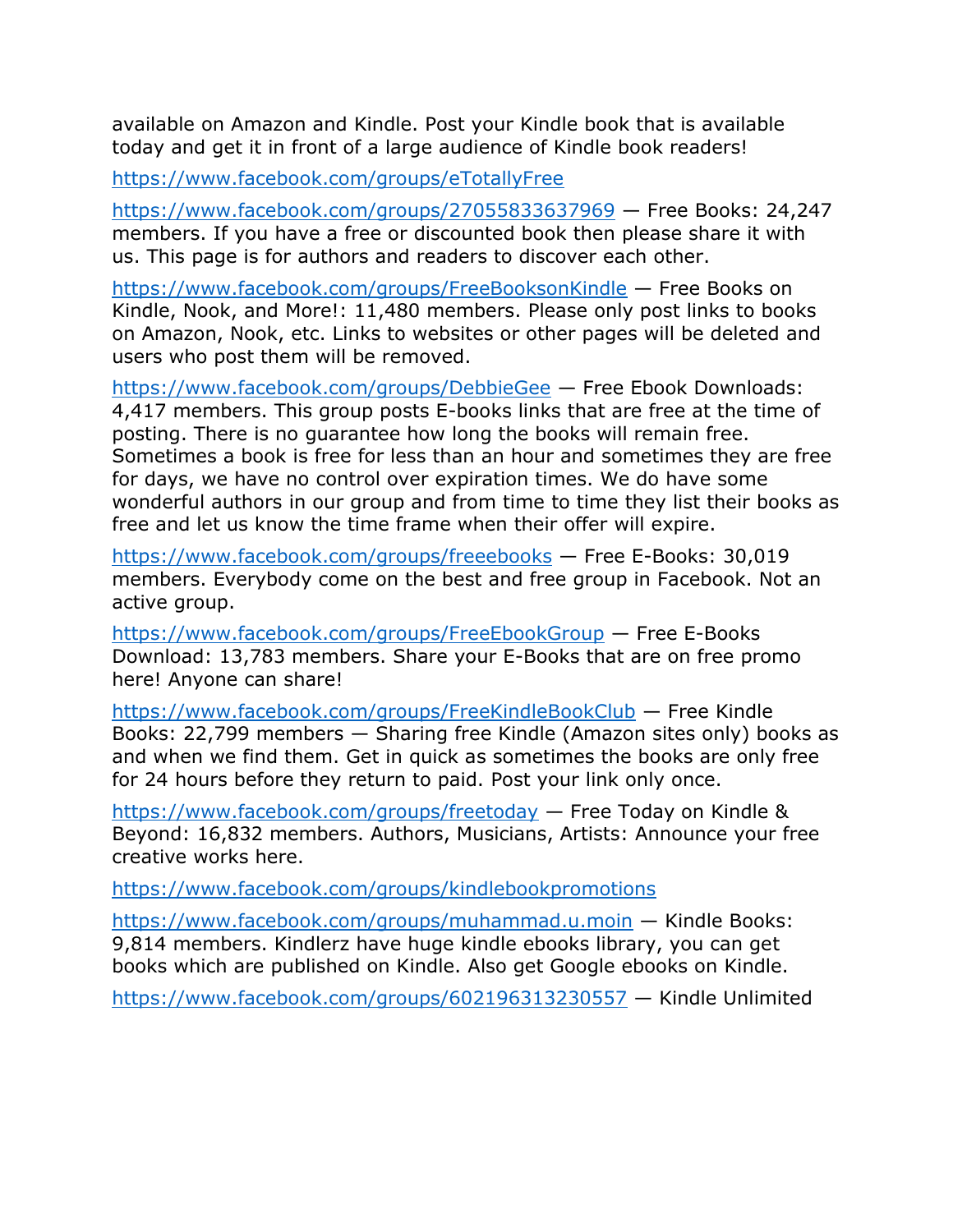## **Facebook Pages (samples to follow)**

These are pages I've found with large numbers of likes. I'd love to know about other pages on other topics with large numbers of likes. Please share with me via [books@bookmarketingbestsellers.com.](mailto:books@bookmarketingbestsellers.com) Thanks.

Be sure to follow the Facebook pages of the major magazines in your field. You can find these pages by using Facebook search for the topic or the actual name of the magazine. Most major magazines have Facebook pages with lots of likes.

<https://www.facebook.com/littlethingscom> — 9,168,880 likes; 8,366,362 followers. Worth liking for almost any topic.

<https://www.facebook.com/womenshealthmagazine> — 8,154,323 likes. The Facebook page of *Women's Health* magazine. Follow if you write books on health, women, diet, weight loss, fitness, etc.

<https://www.facebook.com/CookingLight> — 6,440,917 likes. *Cooking Light* is the nation's largest epicurean brand. Interact with this page if you write books on health, diet, food, cooking, weight loss, etc.

<https://www.facebook.com/iamawomanofgod> — 5,944,870 likes. *We're here to inspire and bring you closer to God! Mission: To get as many women as possible and publicly declare that we are women of God. Women who have wholeheartedly decided to stand in the gap and intercede for our families, friends and those who we may not even know*. Religious, self-help authors, like them.

<https://www.facebook.com/christianquotes.info> — 4,555,101 likes. *A compilation of Christian quotes, displayed in an original image, making it great for sharing*. Religious, self-help authors, like them.

<https://www.facebook.com/forbes> — 4,516,495 likes. *The home page for the world's business leaders*. If you write books on business, economics, wealth, investing, careers, workplace issues, management, technology, or politics, like this page.

<https://www.facebook.com/newyorker> — 4,516,495 likes. *A weekly magazine with a signature mix of reporting on national and international politics and culture, humor and cartoons, fiction and poetry, and cultural reviews and criticism*. If you write fiction, poetry, humor, culture, politics, movies, etc., like this magazine.

<https://www.facebook.com/EntMagazine> — 3,266,870 likes. Inspiring, informing and celebrating entrepreneurs. If you write books for small business, entrepreneurs, marketing, management, etc., like this page.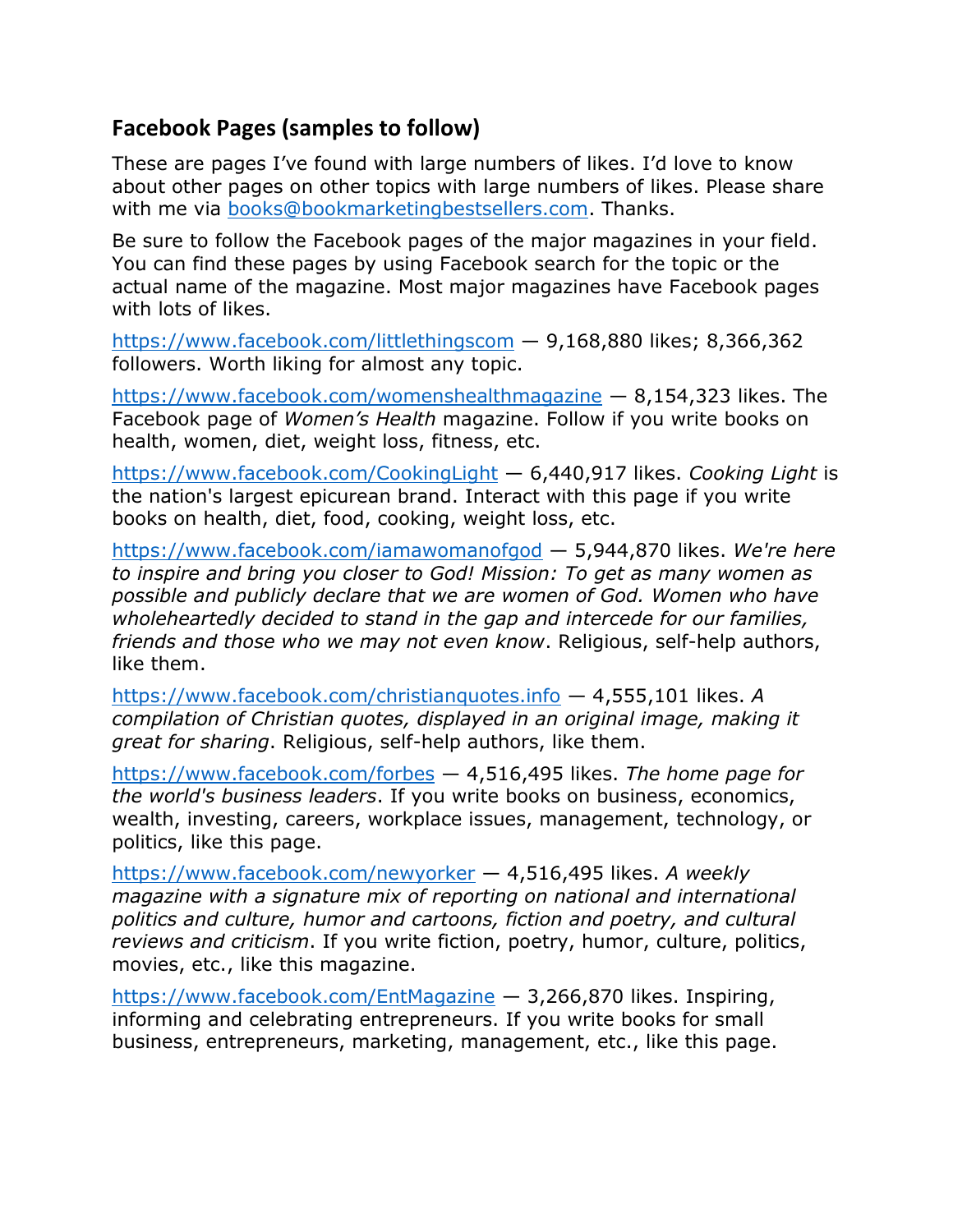<https://www.facebook.com/SportsIllustrated> — 2,809,372 likes. The official *Sports Illustrated* Facebook page. If you write books on sports, like this page.

<https://www.facebook.com/allrecipes> — 2,800,104 likes. *Allrecipes helps cooks discover and share the joy of cooking by providing access to a dynamic food-focused social network where personal connections and shared food experiences inform and inspire their success each step of the cooking journey*. If you write cookbooks, like them.

<https://www.facebook.com/ViralNova> — 2,576,518 likes. *Get mind-blowing photos and stories right in your feed. Hit LIKE - you won't regret it.* Worth liking for almost any topic.

<https://www.facebook.com/TodaysBible> — 2,292,882 likes. *Help us spread God's Word by clicking "LIKE" and sharing with your friends and family!* Religious, self-help authors, like them.

<https://www.facebook.com/TheAtlantic> — 2,048,255 likes. *Exploring the American idea since 1857*. Like this magazine if you write about fiction, poetry, politics, culture, celebrities, lifestyle, etc.

<https://www.facebook.com/lifescript.health> — 2,015,967 likes. *Get trusted women's health information in 100+ medical condition centers, as well as diet advice, fitness tips, recipes & more*. Like if you write books on diets, nutrition, health, food, fitness, or related topics.

<https://www.facebook.com/womenshealthandfitness> — 1,942,562 likes. *Visit http://www.womenshealthandfitness.com.au/ for workouts, recipes, diet advice and up-to-the-minute info across health, beauty, nutrition and fitness*. Like if you write health, beauty, nutrition, food, or fitness books, especially in Australia.

<https://www.facebook.com/beginwithyes> — 1,917,893 likes. Page of a book author. *When our actions align with our passions and purpose, wonderful things begin to happen*. Self-help, inspirational, spiritual, and relationship authors, like him.

<https://www.facebook.com/DoreenVirtue444> — 1,461,013 likes. *We pray for and encourage each other on this page. We are non-denominational, we love God, Jesus, and angels, and we treat each other with respect here*. If you write mind/body/spirit books, new age titles, angel books, religious books, etc., follow this book author.

<https://www.facebook.com/circleofprayer> — 1,298,274 likes. *Need prayer? Post your prayer request on the main wall, and we'll pray for you as a community. Remember to take the time to post prayers for others!* Religious, self-help authors, like them.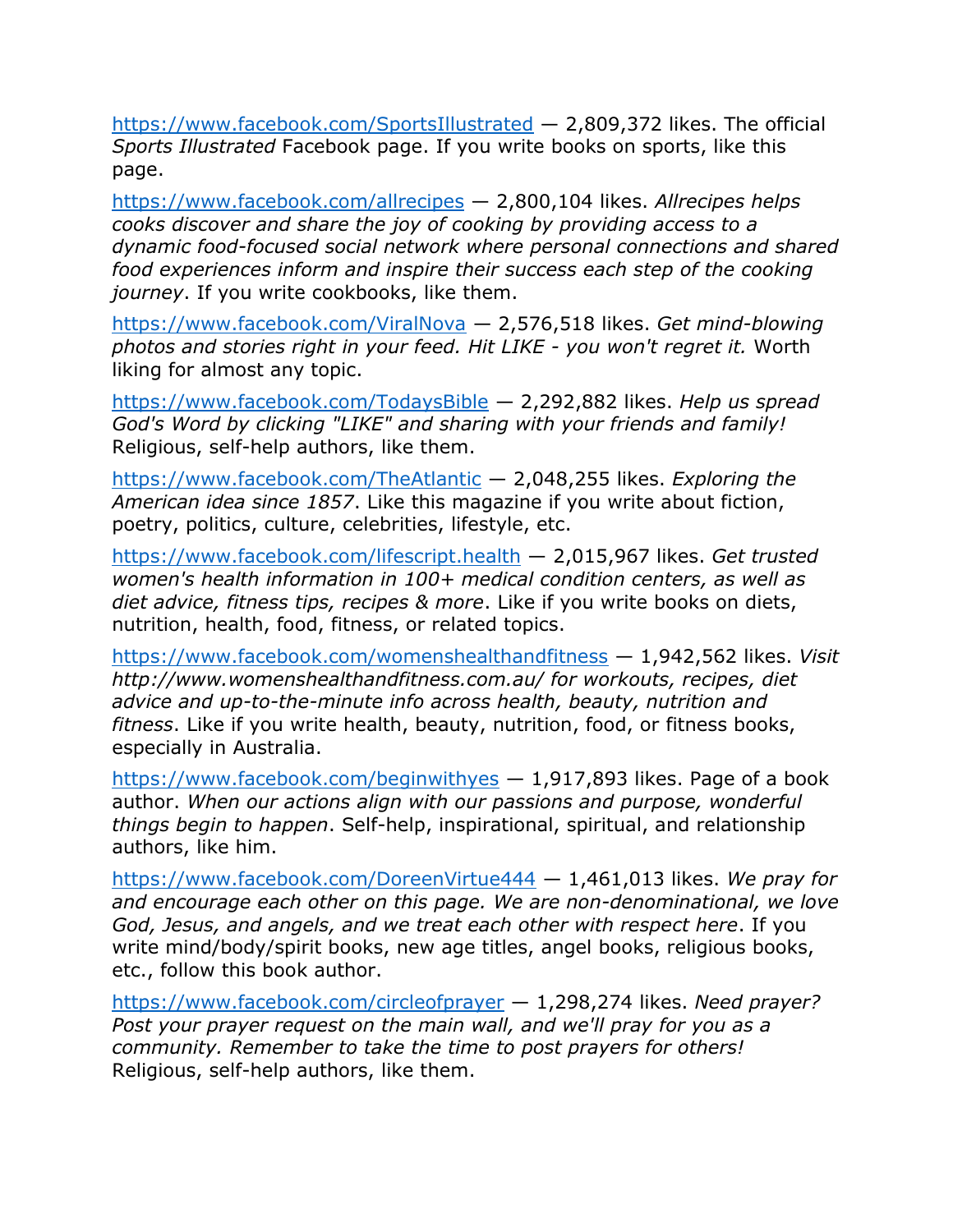<https://www.facebook.com/RodalesOrganicLife> — 1,214,752 likes. The Facebook page of *Organic Life* magazine. Like if you write about food, health, lifestyle, fitness, beauty, or related subjects.

<https://www.facebook.com/48LawsofPowerbook> — 947,055 likes. Robert Greene, author. Self-help, political, business, economics authors, like him.

<https://www.facebook.com/womenatforbes> — 740,899 likes. *Inspo + tools for success for entrepreneurial, ambitious women. VP: @ChristinaVuleta Editor: @LeahGinsberg Producer: @LillyKnoepp Insta: @womenatforbes*. If you write books on business, investments, women, careers, workplace issues, management, technology, etc., like this page.

<https://www.facebook.com/authorannatodd> — 612,368 likes. *Official Facebook page for Anna Todd, author of the After series (Gallery Books). Film optioned by Paramount Pictures. Proud Wattpader!* Romance, fiction writers, like her.

<https://www.facebook.com/DogingtonPost> — 559,460 likes. If you have books about pets or animals, like this page.

<https://www.facebook.com/EasyHomeCookedRecipes> — 456,634 likes. *A page where beginners and seasoned cooks alike can share recipes, tips and get answers to questions*! Email: [easyhomecookedrecipes@gmail.com.](mailto:easyhomecookedrecipes@gmail.com) If you write cookbooks, like this.

<https://www.facebook.com/Science-of-Mind-magazine-117447974938395> — 456,465 likes. If your books is spiritual, new age, mind/body/spirit, or similar, like this magazine.

<https://www.facebook.com/RecipesFromHome> — 433,285 likes and 427,360 followers. *The most AMAZING home cook and food blogger recipes (plus a few small DIY projects!). If you would like to post your recipes on RFH, get in touch*. Email: [info@recipesfromhome.net.](mailto:info@recipesfromhome.net) If you write cookbooks, like this page.

<https://www.facebook.com/KurtVonnegutBooks> — 387,144 likes. Official fan page for the novels, short stories, letters, and other works of literature by Kurt Vonnegut. Fiction writers, like this page.

<https://www.facebook.com/TripandTravelBlog> — 385,000 likes. *Our goal is to inspire and make us all understand the real benefits of traveling and how amazing our world is!* Travel writers, like them.

<https://www.facebook.com/MalcolmGladwellBooks> — 278,898 likes. *Malcolm Gladwell has been a staff writer at The New Yorker since 1996. Prior to that, he was a reporter at the Washington Post. He lives in New York*. If your book is on business, economics, politics, like him.